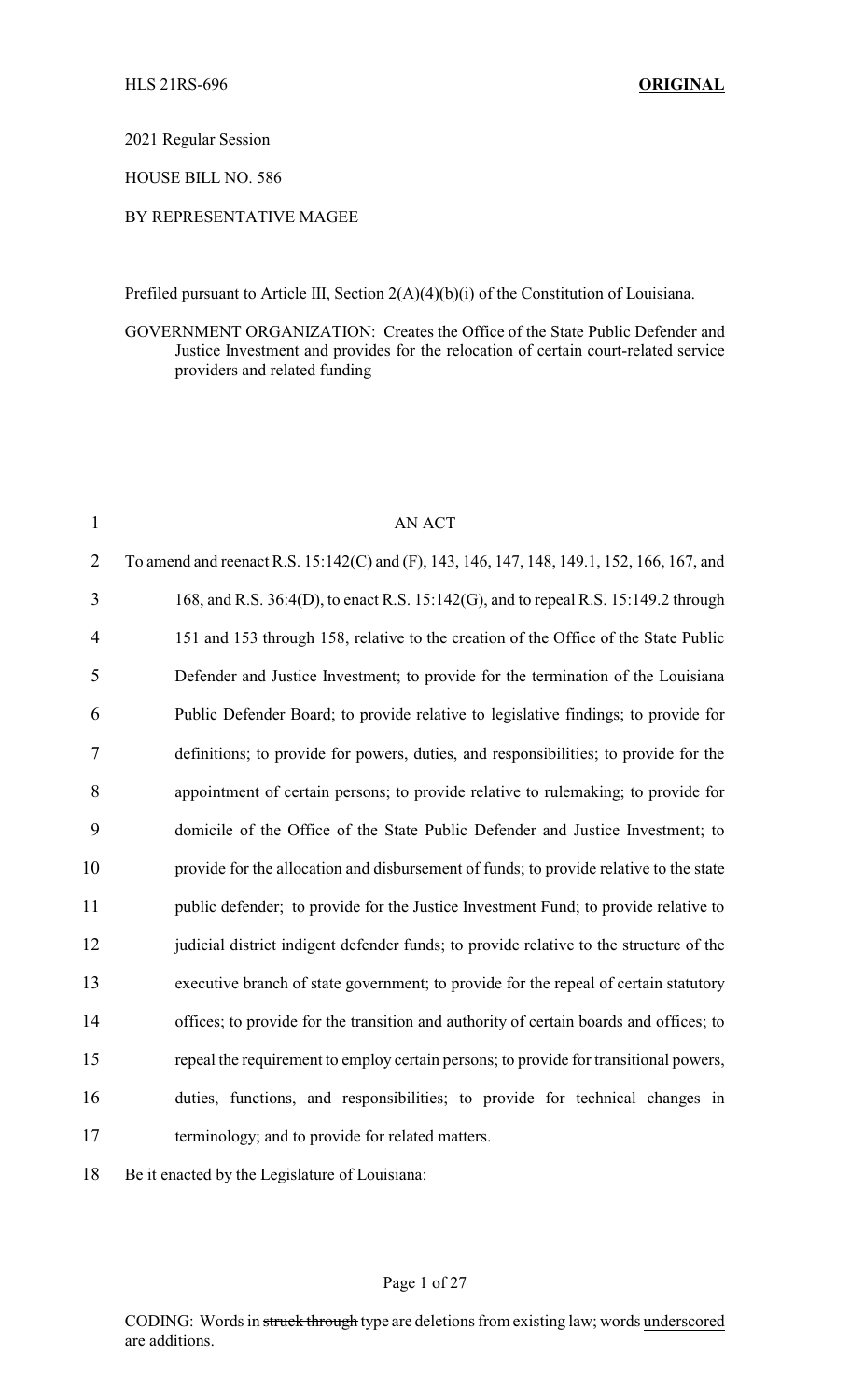| 1              | Section 1. R.S. 15:142(C) and (F), 143, 146, 147, 148, 149.1, 152, 166, 167, and 168      |
|----------------|-------------------------------------------------------------------------------------------|
| $\overline{2}$ | are hereby amended and reenacted and R.S. 15:142(G) is hereby enacted to read as follows: |
| 3              | §142. Legislative findings                                                                |
| 4              | $\ast$<br>$\ast$<br>$\ast$                                                                |
| 5              | C. The legislature recognizes that the uniform application of statewide                   |
| 6              | standards and guidelines to be established by the Louisiana Public Defender Board         |
| 7              | Office of the State Public Defender and Justice Investment is an important means of       |
| 8              | achieving a more consistent delivery of quality representation throughout the state.      |
| 9              | To that end, it is the express intention of the legislature that the Louisiana Public     |
| 10             | Defender Act of 2007 is designed, to the extent practicable and feasible, to provide      |
| 11             | for the delivery of public defender services which meet the requirements established      |
| 12             | by Strickland v. Washington, 466 U.S. 668, 104 S.Ct. 2052, 80 L.Ed.2d 674 (1984)          |
| 13             | and its progeny as adopted by the Louisiana Supreme Court.                                |
| 14             | *<br>*<br>$\ast$                                                                          |
| 15             | F. It is the express intention of the legislature that the Louisiana Public               |
| 16             | Defender Board Office of the State Public Defender and Justice Investment respect         |
| 17             | local differences in practice and custom regarding the delivery of public defender        |
| 18             | services. The provisions of this Part are to be construed to preserve the operation of    |
| 19             | district public defender programs offices which provide effective assistance of           |
| 20             | counsel and meet performance standards in whatever form of delivery that local            |
| 21             | district has adopted, provided that method of delivery is consistent with standards       |
| 22             | and guidelines adopted by the board office pursuant to rules and as required by           |
| 23             | statute.                                                                                  |
| 24             | G. The office shall not be obligated to pay any moneys as contemplated by                 |
| 25             | the court in <i>State v. Touchet</i> , 642 So.2d 1213 (La. 1994), unless the accused is   |
| 26             | represented by a public defender.                                                         |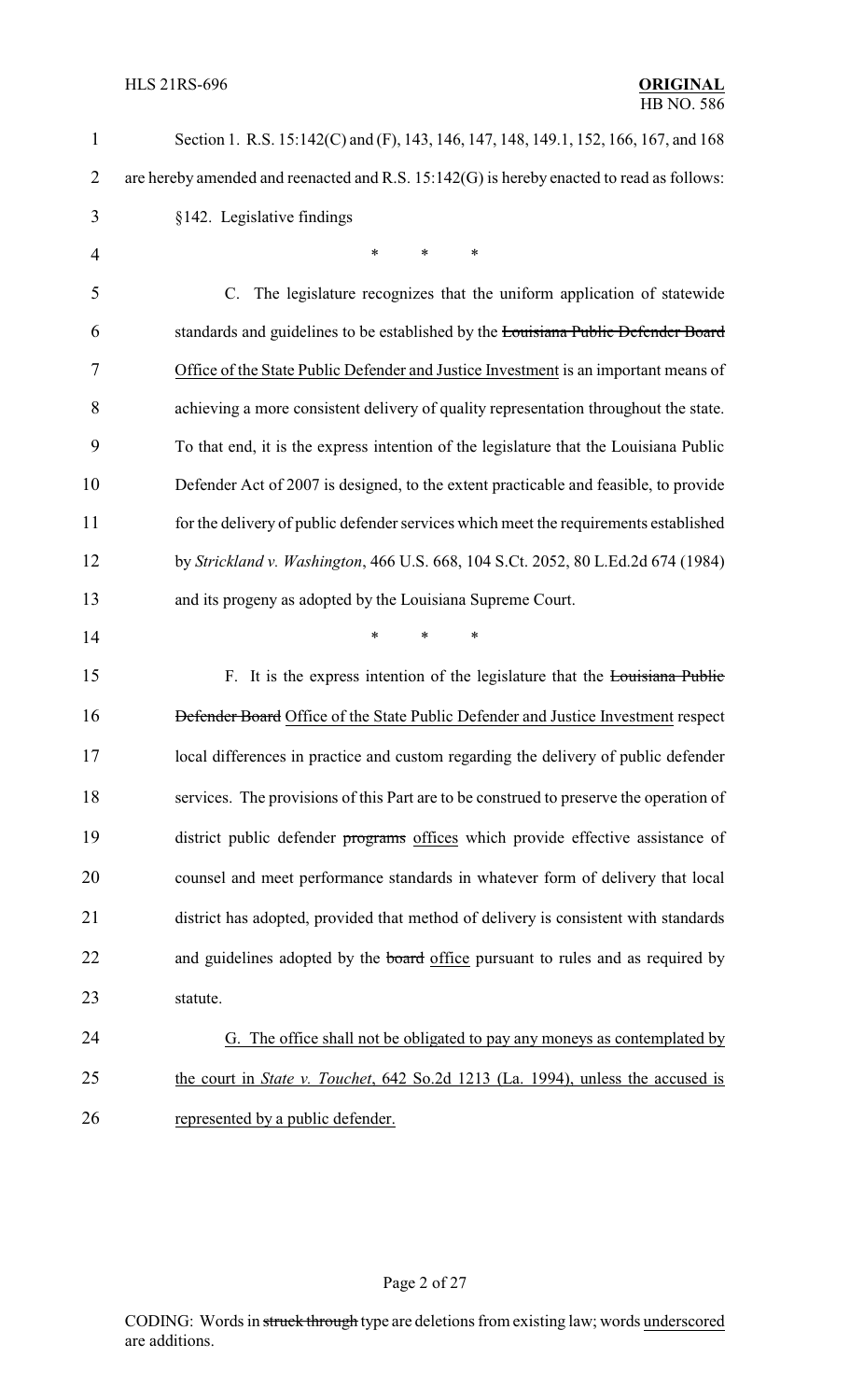| 1              | §143. Definitions                                                                                 |
|----------------|---------------------------------------------------------------------------------------------------|
| $\overline{2}$ | As used in this Part, the following words have the following meanings:                            |
| 3              | "Board" means the Louisiana Public Defender Board authorized to<br>(1)                            |
| 4              | regulate public defender services.                                                                |
| 5              | (2) "Board office" means the headquarters of the board located in East Baton                      |
| 6              | Rouge Parish.                                                                                     |
| 7              | $\left(\frac{1}{2}\right)$ "District indigent defender fund" means the judicial district indigent |
| 8              | defender fund as provided for in R.S. 15:168.                                                     |
| 9              | $\left(\frac{4}{2}\right)$ "District office" means the office of a district public defender as    |
| 10             | provided for in R.S. 15:161.                                                                      |
| 11             | $\frac{5(3)}{2}$ "District public defender" or "chief indigent defender" means an                 |
| 12             | attorney employed by or under contract with the board to supervise service providers              |
| 13             | and enforce standards and guidelines within a judicial district or multiple judicial              |
| 14             | districts.                                                                                        |
| 15             | $(6)(4)$ "Indigent defendant" means a person that has been determined under                       |
| 16             | the provisions of R.S. 15:175 to be indigent and financially unable to retain private             |
| 17             | counsel.                                                                                          |
| 18             | $(7)(5)$ "Indigent defender services program" "Contract programs" or "the                         |
| 19             | program" means the activities directed toward the accomplishment of providing                     |
| 20             | indigent defender services under the Louisiana Public Defender Act.                               |
| 21             | "Office" means the Office of the State Public Defender and Justice<br>(6)                         |
| 22             | Investment authorized to regulate and fund public defender services and to provide                |
| 23             | financial support to district public defender offices and other service programs that             |
| 24             | provide services to persons in the criminal justice system.                                       |
| 25             | $\left(\frac{8}{2}\right)$ "Public defender" or "indigent defender" means an attorney employed    |
| 26             | by or under contract with the <b>board</b> office, the district public defender, or regional      |
| 27             | director, where applicable, or nonprofit organization contracting with the board,                 |
| 28             | district public defender, regional director, where applicable, or the board to provide            |
| 29             | legal counsel to an indigent person in a criminal proceeding.                                     |

# Page 3 of 27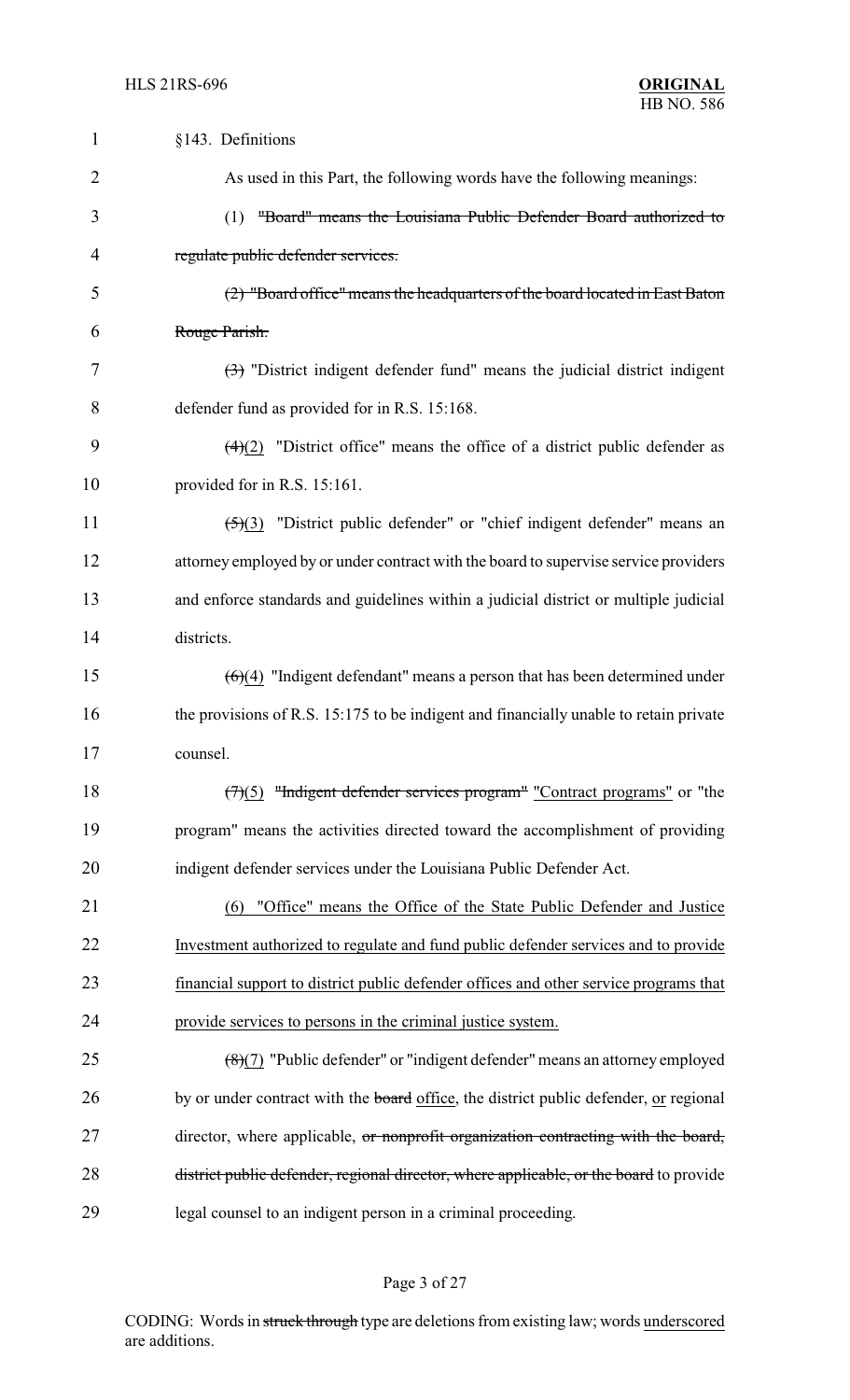| 1              | $(9)(8)$ "Public defender services" or "indigent defender services" means the           |
|----------------|-----------------------------------------------------------------------------------------|
| $\overline{2}$ | providing of legal services to indigent persons in criminal proceedings in which the    |
| 3              | right to counsel attaches under the United States and Louisiana constitutions.          |
| $\overline{4}$ | $(\pm 0)(9)$ "Regional director" means the person in the employment of the board        |
| 5              | office chosen to oversee and enforce standards and guidelines within a service region   |
| 6              | created by the board office.                                                            |
| 7              | $(\pm 1)(10)$ "Regional office" means the office established for a service region       |
| 8              | as provided for in R.S. 15:159.                                                         |
| 9              | $(12)(11)$ "Revenue" or "self-generated revenue" means all revenue received             |
| 10             | by a judicial district including revenue received as a result of grants or donations or |
| 11             | other forms of assistance.                                                              |
| 12             | "Service program" means a non-governmental entity that provides<br>(12)                 |
| 13             | assistance to or representation of defendants or other persons in the criminal justice  |
| 14             | system and that is qualified with the United States Internal Revenue Service for an     |
| 15             | exemption from federal income tax under Section 501(c) of the Internal Revenue          |
| 16             | Code.                                                                                   |
| 17             | (13) "Service region" means one of the public defender service regions                  |
| 18             | created by the board office as authorized in R.S. 15:159.                               |
| 19             | (14) "State Public Defender public defender" means the person in the                    |
| 20             | employment of the board chosen pursuant to R.S. $15:146(B)$ to administer the           |
| 21             | statewide public defender system for the delivery of public defender services.          |
| 22             | §146. Louisiana Public Defender Board Office of the State Public Defender and           |
| 23             | Justice Investment                                                                      |
| 24             | $A_{\cdot}(1)$ There is hereby created and established as a state agency within the     |
| 25             | office of the governor the Louisiana Public Defender Board Office of the State          |
| 26             | Public Defender and Justice Investment to provide for the supervision,                  |
| 27             | administration, and delivery of a statewide public defender system, which shall         |
| 28             | deliver uniform public defender services in all courts in this state, and to provide    |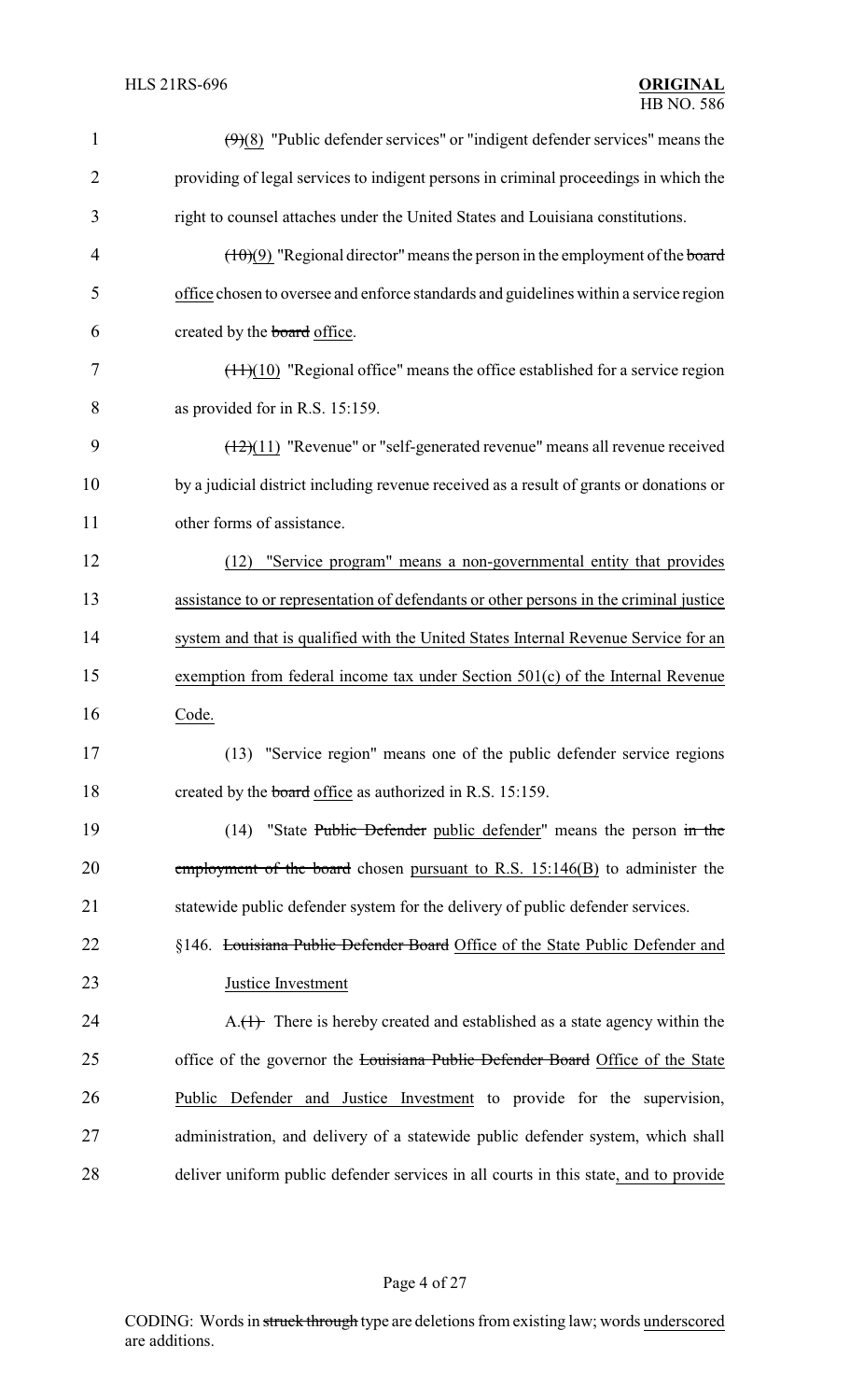| 1  | financial support to programs that provide services to persons in the criminal justice    |
|----|-------------------------------------------------------------------------------------------|
| 2  | system. The board shall be a body corporate with the power to sue and be sued.            |
| 3  | $(2)$ The board and its agents and employees shall be subject to the Code of              |
| 4  | Governmental Ethics, the law relative to public records and open meetings, the law        |
| 5  | relative to public bid and procurement, and all other provisions of law applicable to     |
| 6  | state agencies.                                                                           |
| 7  | (3) The two members of the Louisiana Public Defender Board appointed by                   |
| 8  | the president of the Louisiana State Bar Association, the member appointed by the         |
| 9  | chairman of the Louisiana State Law Institute's Children's Code Committee, the            |
| 10 | member appointed by the President of the Louisiana Chapter of the Louis A.                |
| 11 | Martinet Society, the member appointed by the Louisiana Interchurch Conference,           |
| 12 | the two members appointed by the governor and the four members appointed by the           |
| 13 | governor and nominated by the four law schools, as formerly provided in this              |
| 14 | Section, shall terminate their service on August 1, 2016.                                 |
| 15 | $(4)$ To the extent practicable, the board shall be comprised of members who              |
| 16 | reflect the racial and gender makeup of the general population of the state, and who      |
| 17 | are geographically representative of all portions of the state.                           |
| 18 | (5) When a vacancy occurs, whether by expiration of a term, resignation, or               |
| 19 | other event, the board staff shall submit to the appointing entity a list identifying the |
| 20 | residency of the current board members by congressional district, and request that,       |
| 21 | to the extent possible, the entity make the appointment from the residents of under-      |
| 22 | represented districts.                                                                    |
| 23 | B.(1) The board shall consist of eleven members.                                          |
| 24 | (2) Persons appointed to the board shall have significant experience in the               |
| 25 | defense of criminal proceedings or shall have demonstrated a strong commitment to         |
| 26 | quality representation in indigent defense matters. No person shall be appointed to       |
| 27 | the board who has received compensation to be an elected judge, elected official,         |
| 28 | judicial officer, prosecutor, law enforcement official, indigent defense provider, or     |
| 29 | employees of all such persons, within a two-year period prior to appointment. No          |

# Page 5 of 27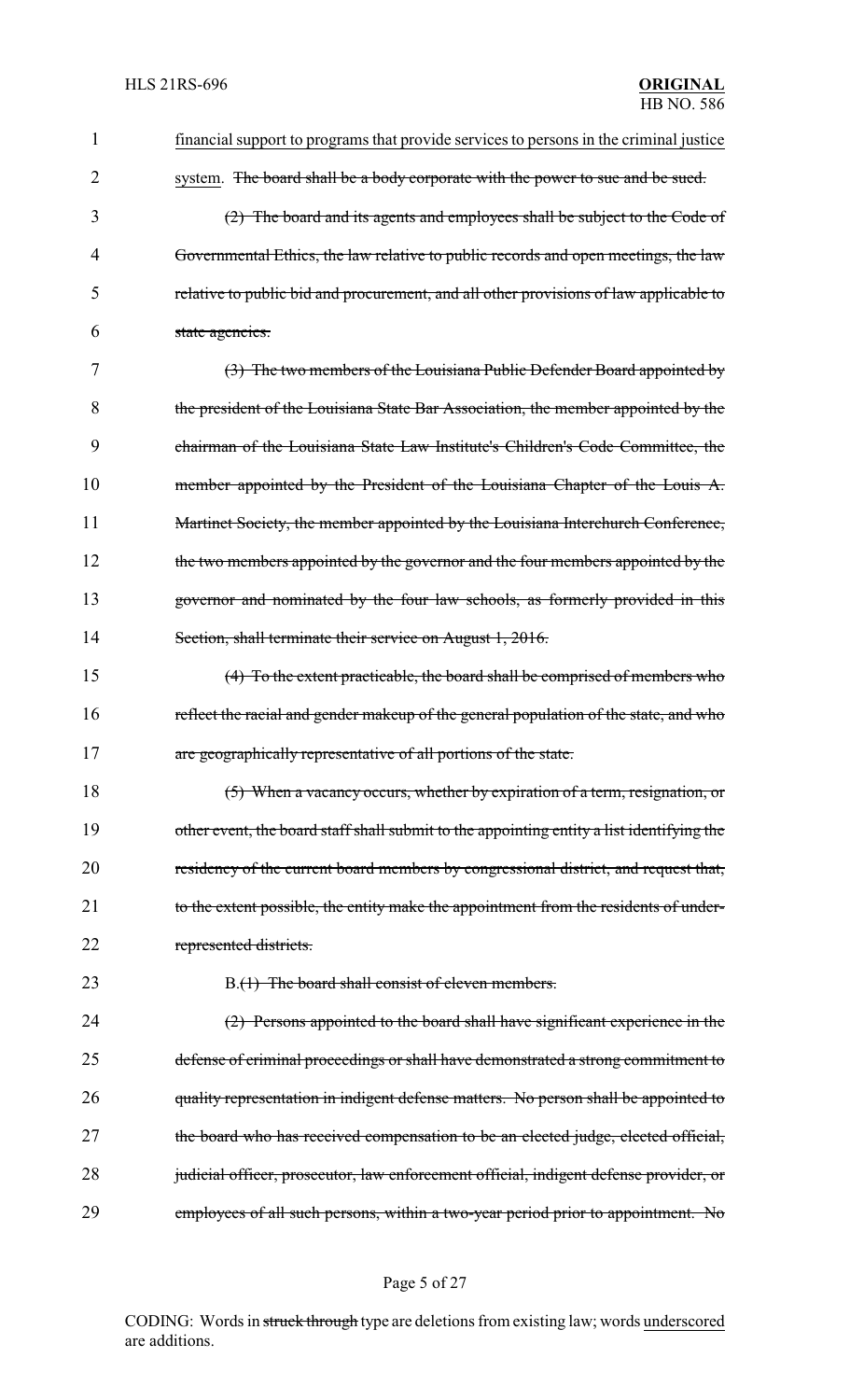| 1  | active part-time, full-time, contract or court-appointed indigent defense provider, or |
|----|----------------------------------------------------------------------------------------|
| 2  | active employees of such persons, may be appointed to serve on the board as a voting   |
| 3  | member. No person having an official responsibility to the board, administratively     |
| 4  | or financially, or their employee shall be appointed to the board during their term of |
| 5  | office. The majority of board members shall be current members of the Louisiana        |
| 6  | State Bar Association. Representatives of the client community shall not be            |
| 7  | prohibited from serving as voting members of the board.                                |
| 8  | (3) The members shall be selected as follows:                                          |
| 9  | (a) The governor shall appoint five members, one from each appellate court             |
| 10 | district, and shall designate the chairman.                                            |
| 11 | (b) The five members shall be appointed from a list of three nominees                  |
| 12 | submitted to the governor by a majority of the district public defenders providing     |
| 13 | public defender services in each appellate district.                                   |
| 14 | (c) The chief justice of the Supreme Court of Louisiana shall appoint four             |
| 15 | members, one member shall be a juvenile justice advocate; one member shall be a        |
| 16 | retired judge with criminal law experience; and two members shall be at large.         |
| 17 | (d)<br>The president of the Senate and the speaker of the House of                     |
| 18 | Representatives shall each appoint one member.                                         |
| 19 | (e) All appointments to the board shall be subject to confirmation by the              |
| 20 | Senate.                                                                                |
| 21 | $(4)$ A vacancy on the board shall be filled in the same manner as the original        |
| 22 | appointment.                                                                           |
| 23 | (5) Members of the board shall serve staggered terms of four years.                    |
| 24 | $C(1)$ The board, by a vote of two-thirds of the members, may expel a                  |
| 25 | member who has accumulated three unexcused absences from board meetings during         |
| 26 | a twelve-month period.                                                                 |
| 27 | $(2)$ If a member is expelled as provided by this Subsection, the board shall          |
| 28 | send written notice to the member informing him of his expulsion and notify the        |
| 29 | appropriate appointing authority of the vacancy on the board.                          |

# Page 6 of 27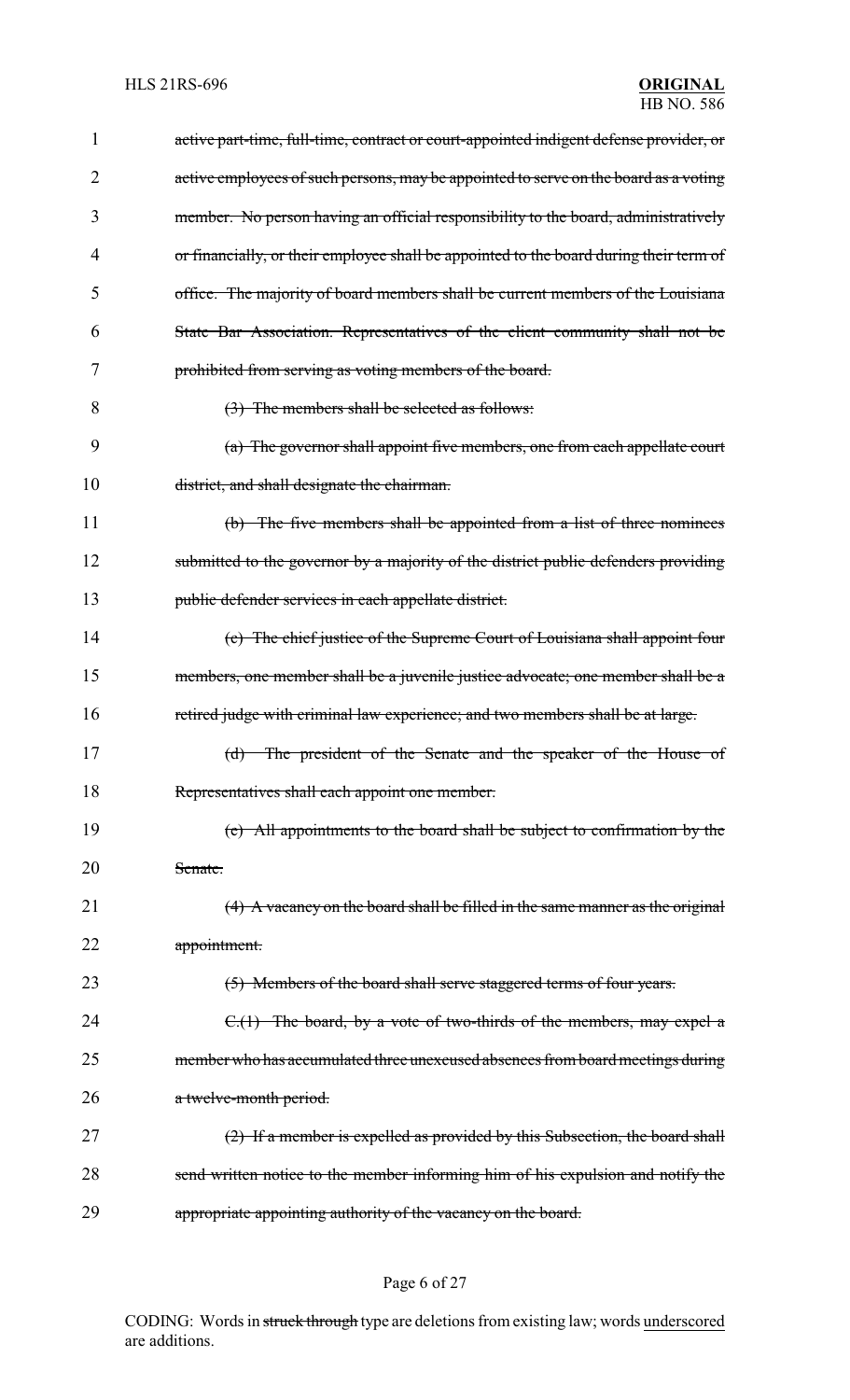| $\mathbf{1}$   | D. The board shall notify the appropriate appointing authority of any board            |
|----------------|----------------------------------------------------------------------------------------|
| $\overline{2}$ | vacancy which occurs for any reason.                                                   |
| 3              | The governor shall appoint the state public defender who shall also be the             |
| 4              | executive director for the Office of the State Public Defender and Justice Investment  |
| 5              | and who shall serve at the pleasure of the governor. Each appointment by the           |
| 6              | governor shall be submitted to the Senate for confirmation, and every appointment      |
| 7              | confirmed by the Senate shall again be submitted by the governor to the Senate for     |
| 8              | confirmation every four years after the initial confirmation.                          |
| 9              | §147. Powers, duties, responsibilities                                                 |
| 10             | A. Except for the inherent regulatory authority of the Louisiana Supreme               |
| 11             | Court provided for in Article V, Section 5 of the Constitution of Louisiana regarding  |
| 12             | the regulation of the practice of law, the Louisiana Public Defender Board office      |
| 13             | shall have all regulatory authority, control, supervision, and jurisdiction, including |
| 14             | auditing and enforcement, and all power incidental or necessary to such regulatory     |
| 15             | authority, control, supervision, and jurisdiction over all aspects of the delivery of  |
| 16             | public defender services throughout the courts of the state of Louisiana.              |
| 17             | B. In addition to the powers and duties provided for in Subsection A of this           |
| 18             | Section, the board office shall:                                                       |
| 19             | (1) Employ an executive staff as provided for in R.S. $15:150$ and regularly           |
| 20             | evaluate the performance of the executive staff necessary to carry out the duties of   |
| 21             | the office at the discretion of the state public defender.                             |
| 22             | (2) Adopt all rules necessary to implement the provisions of this Part as              |
| 23             | provided in R.S. 15:148 and in accordance with the Administrative Procedure Act.       |
| 24             | (3) Review and approve the Develop a strategic plan and budget proposals               |
| 25             | submitted by the state public defender, for implementing this Part and for             |
| 26             | coordinating services provided by service programs, regional directors, where          |
| 27             | applicable, and district public defenders on behalf of the districts. The board shall  |
| 28             | consider variations in public defense practices, past practices and procedures, and    |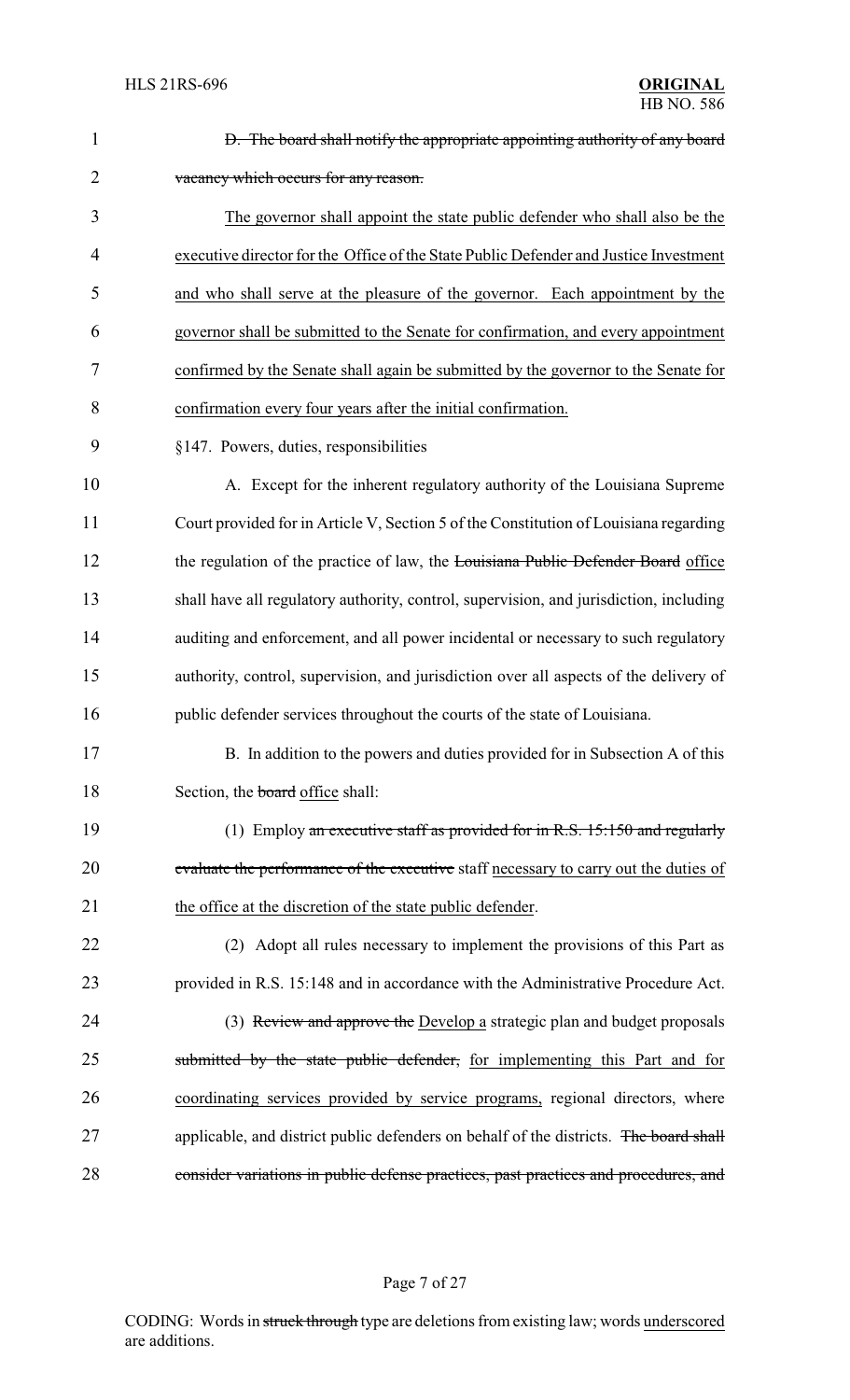| $\mathbf{1}$   | conditions unique to each district in evaluating the strategic plan and budget           |
|----------------|------------------------------------------------------------------------------------------|
| $\overline{2}$ | proposals on the district level.                                                         |
| 3              | (4) Make an annual report to the legislature regarding the state of the board's          |
| 4              | office's operations and the status of public defender services it regulates. Such report |
| 5              | shall include at a minimum:                                                              |
| 6              | (a) Recommendations for all needed changes in the law regarding the board                |
| 7              | office or any regulated activity.                                                        |
| 8              | (b) A complete report on the receipt and expenditure of all funds received               |
| 9              | by the board office and the regional offices, where applicable, including district level |
| 10             | data.                                                                                    |
| 11             | (c) Comprehensive workload data.                                                         |
| 12             | $(5)(a)$ Establish, and modify as necessary, a plan of organization to conduct           |
| 13             | the business of regulating and controlling the delivery of public defender services      |
| 14             | under its jurisdiction efficiently and thoroughly.                                       |
| 15             | (b) The plan of organization shall provide for the capacity to:                          |
| 16             | (i) Administer the granting of contracts.                                                |
| 17             | (ii) Analyze and review investigative and audit reports and findings.                    |
| 18             | (iii) Provide for enforcement of board office rules as is necessary to the               |
| 19             | efficient and thorough regulation and governance of public defender services under       |
| 20             | its jurisdiction.                                                                        |
| 21             | (6) Incur such expenses and obligations, within the fiscal limits available to           |
| 22             | the board office, as are necessary to the efficient and thorough regulation and          |
| 23             | governance of the delivery of public defender services under its jurisdiction and        |
| 24             | establish and maintain an accounting system which complies with law.                     |
| 25             | Approve, prior to its presentation to the legislature and again after<br>(7)             |
| 26             | appropriation prior to allocation, the budget for the board office.                      |
| 27             | (8) Issue a written response to any formal request from the governor and the             |
| 28             | legislature or any committee thereof.                                                    |

# Page 8 of 27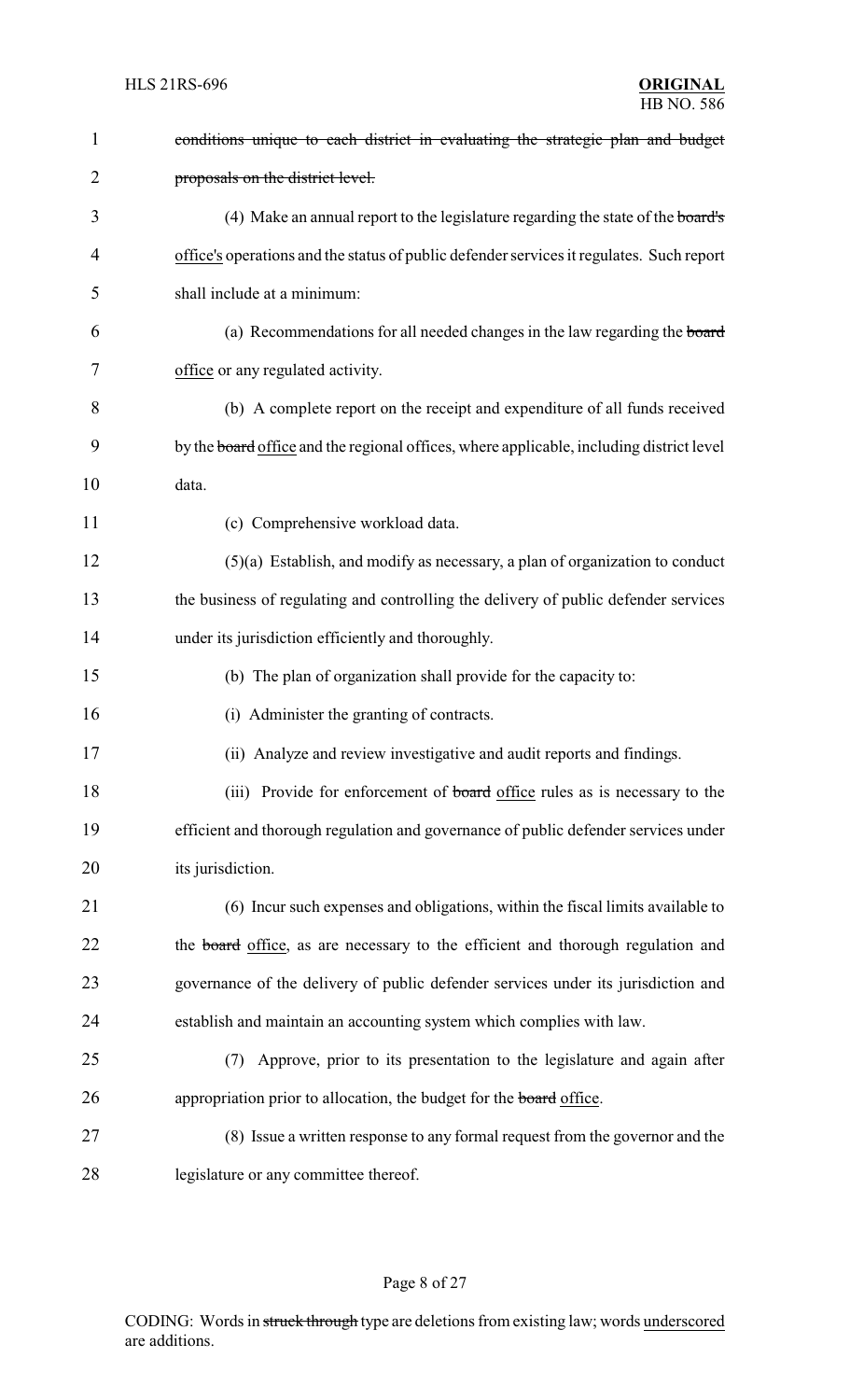| $\mathbf{1}$   | (9) Appear before any committee of the legislature upon request of the                  |
|----------------|-----------------------------------------------------------------------------------------|
| $\overline{2}$ | president of the Senate, the speaker of the House, or the chairman of any legislative   |
| 3              | committee.                                                                              |
| $\overline{4}$ | (10) Review any proposal to create permanent staff positions and approve                |
| 5              | if deemed appropriate.                                                                  |
| 6              | (11) Prepare and submit to the Joint Legislative Committee on the Budget                |
| 7              | on or before March first of each year an annual financial report which outlines the     |
| 8              | expenditures of local, state, and federal funds for the previous calendar year for      |
| 9              | review by the Joint Legislative Committee on the Budget.                                |
| 10             | (12) Draft, administer, and furnish reporting forms to the district public              |
| 11             | defender, which request detailed information of the district's workload, resources,     |
| 12             | employees, and expenditures for the previous fiscal year based on the uniform           |
| 13             | definition of a "case" as defined in R.S. $15:174(C)$ .                                 |
| 14             | (13) Collect, prepare, and submit an annual report to the legislative auditor.          |
| 15             | (14) Administer the DNA Testing Post-Conviction Relief for Indigents Fund               |
| 16             | as required under the provisions of Code of Criminal Procedure Article 926.1.           |
| 17             | (15) Arrange for locations, which have adequate space to accommodate the                |
| 18             | public, to conduct its meetings. Allocate funding to the following:                     |
| 19             | (a) Public defenders, for services as more specifically provided by this Part.          |
| 20             | (b)(i) Service programs, including but not limited to CASA, for services                |
| 21             | provided for the assistance to and representation of persons in the criminal judicial   |
| 22             | system.                                                                                 |
| 23             | (ii) The office shall submit for approval to the Joint Legislative Committee            |
| 24             | on the Budget each service program that is to receive funding pursuant to this Part.    |
| 25             | (16) Adopt rules for the establishment of salary ranges for attorneys and               |
| 26             | support staff delivering public defender services, taking into consideration variations |
| 27             | in public defense practices and procedures in rural, urban, and suburban districts as   |
| 28             | well as professional experience.                                                        |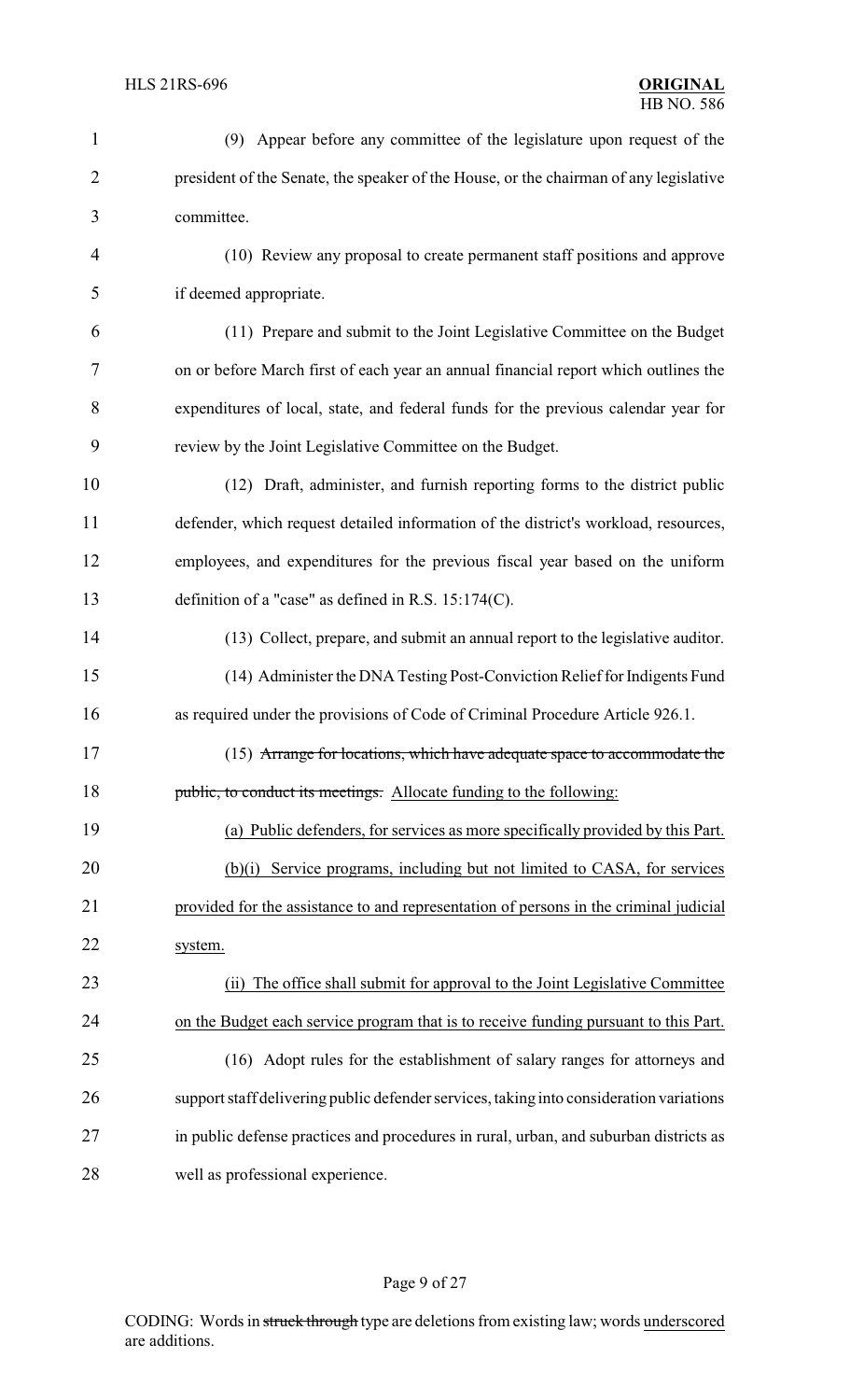| $\mathbf{1}$   | (17) Supervise the activities of staff and apply reasonable controls for the          |
|----------------|---------------------------------------------------------------------------------------|
| $\overline{2}$ | supervision of spending, accounting, and discretionary grants. The board shall seek   |
| 3              | the assistance of the legislative auditor or an internal auditor to ensure that staff |
| $\overline{4}$ | discretion is subject to supervision consistent with the Louisiana Local Government   |
| 5              | Budget Act, R.S. 39:1301 et seq. The board's office's supervision shall include       |
| 6              | reviewing details regarding expert witness funds or other case-specific grants,       |
| 7              | including the confidential work product of attorneys in litigation, compensation, and |
| 8              | records supporting fees of experts and others, and analysis of the efficiency and     |
| 9              | effectiveness of programs. The attorney-client privilege and confidentiality that     |
| 10             | applies to counsel in cases shall apply to the state public defender and all board    |
| 11             | members and staff for the review of case details.                                     |
| 12             | (18) Adopt reasonable procedures in compliance with the Louisiana Rules               |
| 13             | of Professional Conduct for the review and preservation of confidentiality of         |
| 14             | privileged materials during and after litigation, including impressions of counsel,   |
| 15             | strategy of litigation, and results of expert work and opinion.                       |
| 16             | (19) Adopt procedures necessary to protect strategic choices and confidential         |
| 17             | work product of the board office when the board office considers important matters    |
| 18             | of spending. However, the amounts and general purposes shall remain public record     |
| 19             | of the board's office's decision making process.                                      |
| 20             | (20) Develop a mechanism for the distribution of funds to the district public         |
| 21             | defender offices and to the service programs approved by the Joint Legislative        |
| 22             | Committee on the Budget.                                                              |
| 23             | C. The board office may:                                                              |
| 24             | (1) Enter into a contract or contracts, on such terms and conditions as it            |
| 25             | deems advisable, with one or more attorneys licensed to practice law in this state, a |
| 26             | consortia of lawyers, or an independent public defender organization qualified with   |
| 27             | the United States Internal Revenue Service for an exemption from federal income tax   |
| 28             | under Section 501(c) of the Internal Revenue Code to provide counsel for indigent     |
| 29             | The provisions of this Paragraph are subject to the intent of the<br>defendants.      |

# Page 10 of 27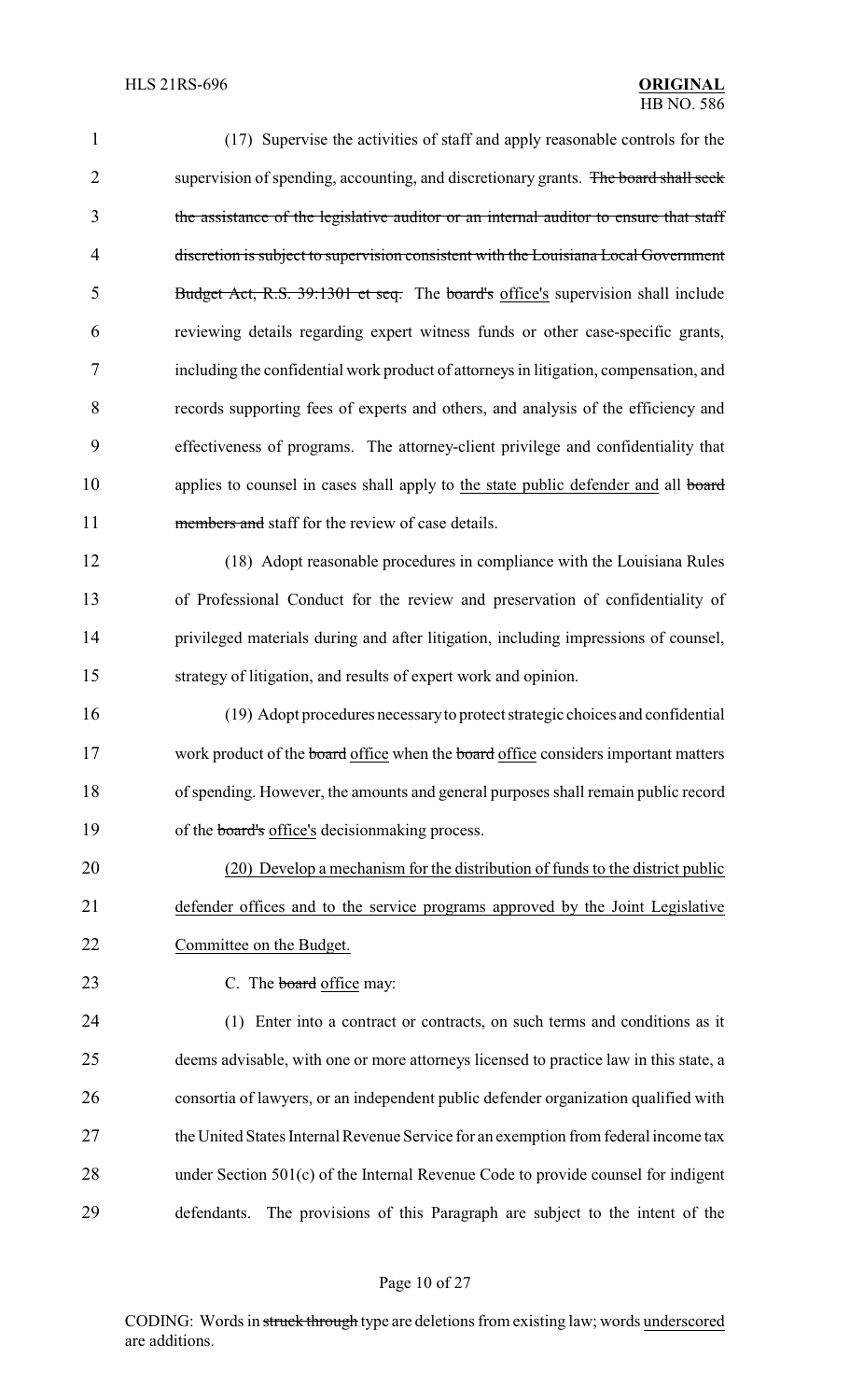1 Louisiana Public Defender Act this Part that district public defender programs shall 2 continue operating within the method of delivery of services in effect prior to April 30, 2007, and the board office is prohibited from using its power to contract to 4 change the structure of a local program, delivery method, or to terminate personnel 5 without cause in violation of R.S. 15:165(C).

 (2) Establish advisory councils from among Louisiana residents to provide information and guidance regarding needs and concerns of particular localities. Such councils may be established at such times, for such duration, and under such 9 circumstances, as the **board** office deems appropriate.

10 (3) Accept, receive, and use public or private grants, gifts, or donations, 11 provided that such gifts, grants, and donations are not otherwise prohibited by law 12 or rule.

13 (4) Employ secretarial, clerical, and other such personnel as may be 14 necessary in the operation of the business of the board office and fix their 15 compensation.

 (5) Enter into contracts in accordance with law for the purpose of maintaining and operating an office, or offices, and performing the functions authorized by law. The provisions of this Paragraph are subject to the intent of the 19 Louisiana Public Defender Act that district public defender programs offices shall continue operating within the method of delivery of services in effect prior to April 21 30, 2007, and the **board** office is prohibited from using its power to contract to change the structure of a local program, delivery method, or to terminate personnel 23 without cause in violation of R.S. 15:165(C).

24 D.(1) Prior to entering into any contract as authorized by Subsection C of 25 this Section, the board office shall provide public notice that a contract is under 26 consideration by the **board** office and shall provide an opportunity for the public to 27 offer comment, regarding the contract, at a public hearing conducted for that 28 purpose.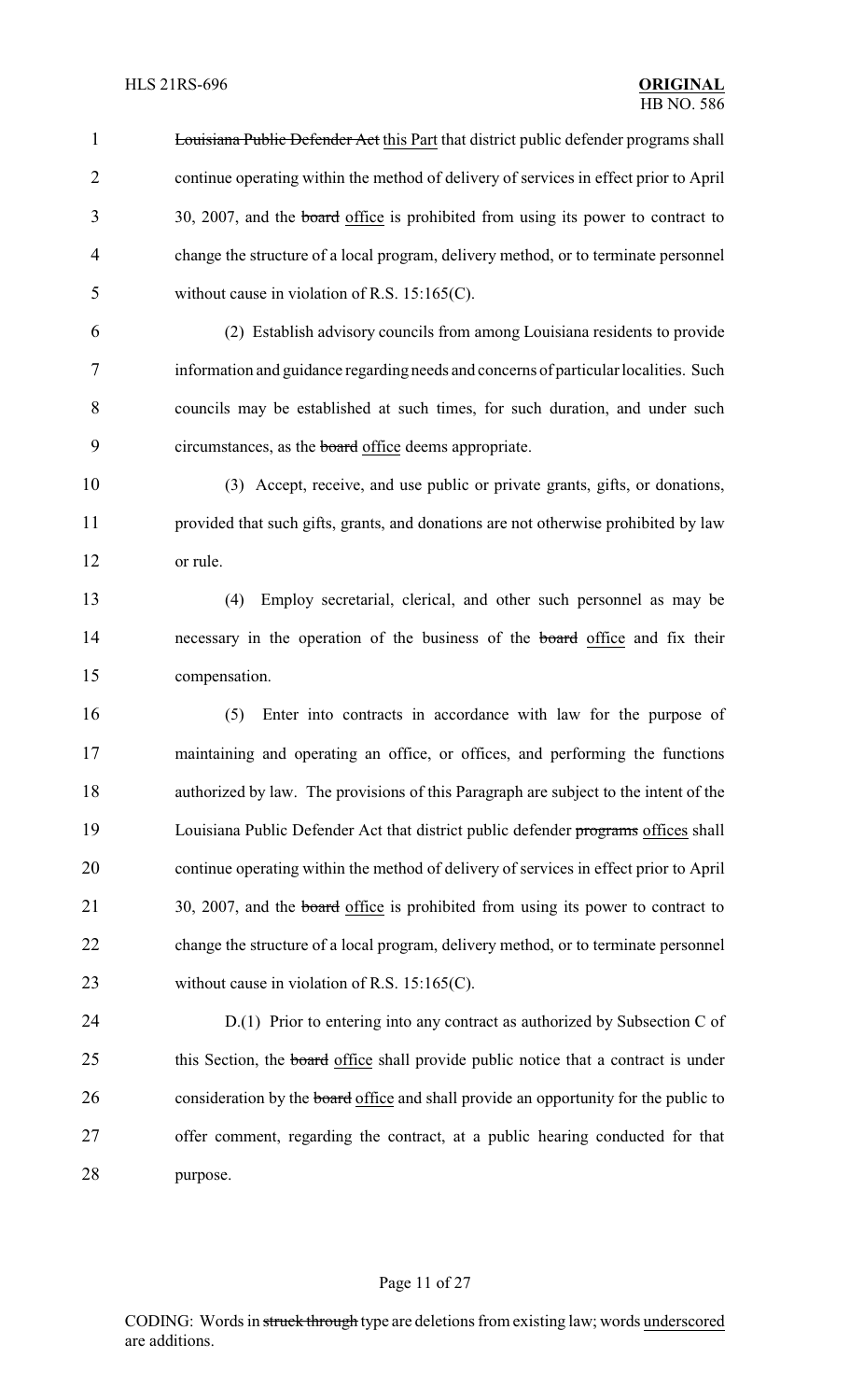| $\mathbf{1}$   | The notice shall include the name of the individual attorneys, a<br>(2)                 |
|----------------|-----------------------------------------------------------------------------------------|
| $\overline{2}$ | consortium of lawyers, or an independent public defender organization qualified with    |
| 3              | the United States Internal Revenue Service for an exemption from federal income tax     |
| $\overline{4}$ | under Section 501(c) of the Internal Revenue Code to provide counsel for indigent       |
| 5              | defendants, the amount of compensation to be paid, and the nature of the contracted     |
| 6              | services.                                                                               |
| 7              | (3) The board office shall conduct a public hearing regarding any contract              |
| 8              | authorized by Subsection C of this Section and provide the public an opportunity to     |
| 9              | offer comment on the contract.                                                          |
| 10             | (4) The public hearing provided for by this Subsection may be conducted at              |
| 11             | a regular meeting of the board provided proper notice is provided to the public as      |
| 12             | required by this Subsection.                                                            |
| 13             | E. The executive staff, regional directors, and secretarial, clerical, and other        |
| 14             | personnel directly employed in the operations of the board office shall be state        |
| 15             | employees. All other personnel employed or who serve under contract in a district       |
| 16             | office shall not be state employees. The Joint Legislative Committee on the Budget      |
| 17             | may approve other employees hired pursuant to the Louisiana Public Defender Act         |
| 18             | as state employees upon recommendation of the board.                                    |
| 19             | §148. Rulemaking; considerations in developing rules                                    |
| 20             | The <b>board</b> office shall adopt all rules necessary to implement the<br>A.          |
| 21             | provisions of this Part.                                                                |
| 22             | B. The rules shall include but not be limited to:                                       |
| 23             | (1) Creating mandatory statewide public defender standards and guidelines               |
| 24             | that require public defender services to be provided in a manner that is uniformly fair |
| 25             | and consistent throughout the state. Those standards and guidelines shall take into     |
| 26             | consideration all of the following:                                                     |
| 27             | Manageable public defender workloads that permit the rendering of<br>(a)                |
| 28             | competent representation through an empirically based case weighting system that        |
| 29             | does not count all cases of similar case type equally but rather denotes the actual     |

# Page 12 of 27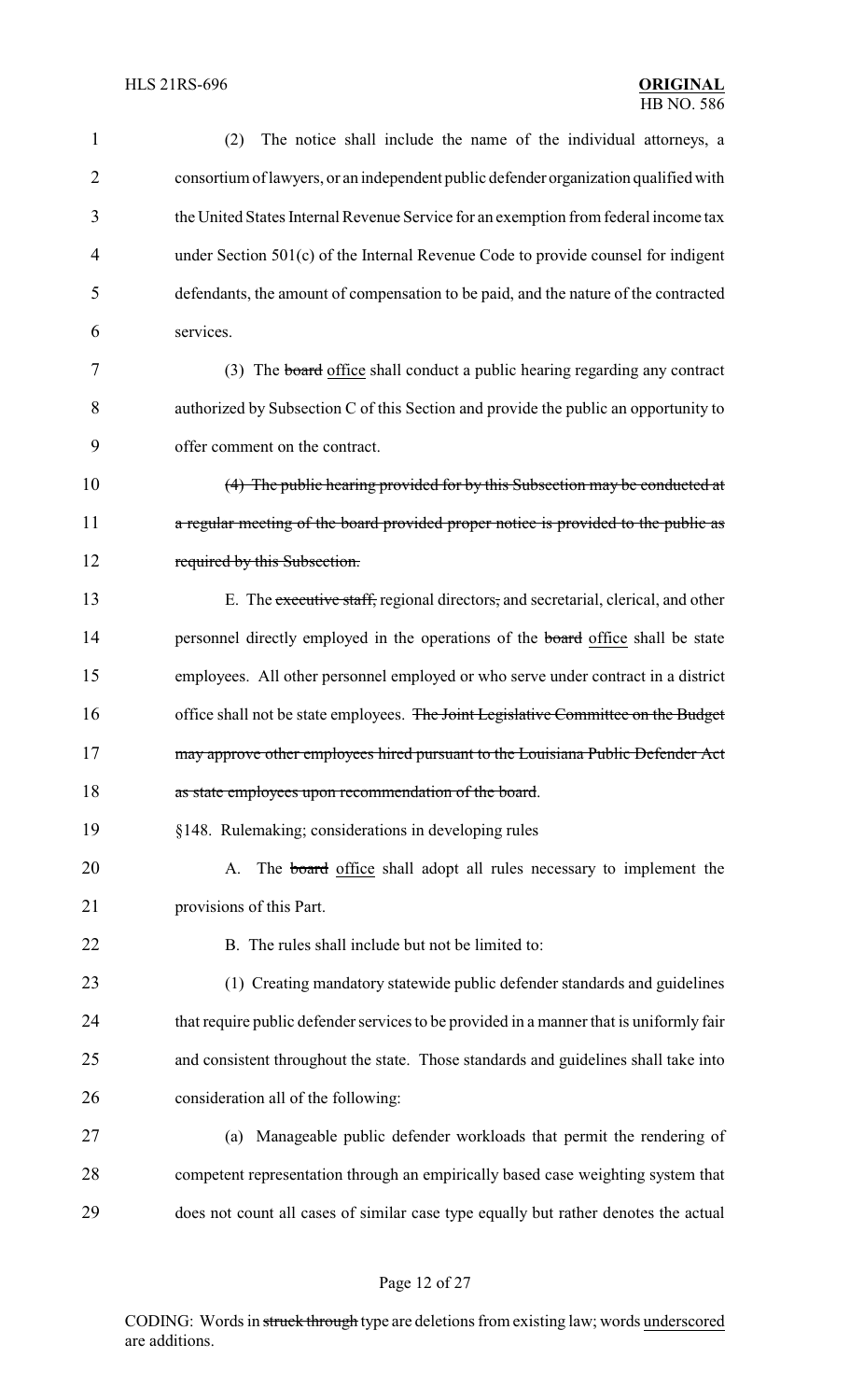| $\mathbf{1}$   | amount of attorney effort needed to bring a specific case to an appropriate              |
|----------------|------------------------------------------------------------------------------------------|
| $\overline{2}$ | disposition. In determining an appropriate workload monitoring system, the board         |
| 3              | office shall take into consideration all of the following:                               |
| $\overline{4}$ | (i) The variations in public defense practices and procedures in rural, urban,           |
| 5              | and suburban jurisdictions.                                                              |
| 6              | (ii) Factors such as prosecutorial and judicial processing practices, trial rates,       |
| 7              | sentencing practices, attorney experience, extent and quality of supervision, and        |
| 8              | availability of investigative, social worker, and support staff.                         |
| 9              | (iii) Client enhancers specific to each client such as the presence of mental            |
| 10             | illness.                                                                                 |
| 11             | (b) Continuity of representation. The board office shall adopt standards and             |
| 12             | guidelines which ensure that each district devises a plan to provide that, to the extent |
| 13             | feasible and practicable, the same attorney handles a case from appointment contact      |
| 14             | through completion at the district level in all cases.                                   |
|                |                                                                                          |
| 15             | Documentation of communication. The board office shall adopt<br>(c)                      |
| 16             | standards and guidelines to ensure that defense attorneys providing public defender      |
| 17             | services provide documentation of communications with clients regarding the              |
| 18             | frequency of attorney client communications as required by rules adopted by the          |
| 19             | board office.                                                                            |
| 20             | Performance supervision protocols. The board office shall adopt<br>(d)                   |
| 21             | standards and guidelines to ensure that all defense attorneys providing public           |
| 22             | defender services undergo periodic review of their work against the performance          |
| 23             | standards and guidelines in a fair and consistent manner throughout the state,           |
| 24             | including creating a uniform evaluation protocol.                                        |
| 25             | (e) Performance of public defenders in all assigned public defense cases.                |
| 26             | The <b>board</b> office shall adopt general standards and guidelines that alert defense  |
| 27             | counsel to courses of action that may be necessary, advisable, or appropriate to a       |

# Page 13 of 27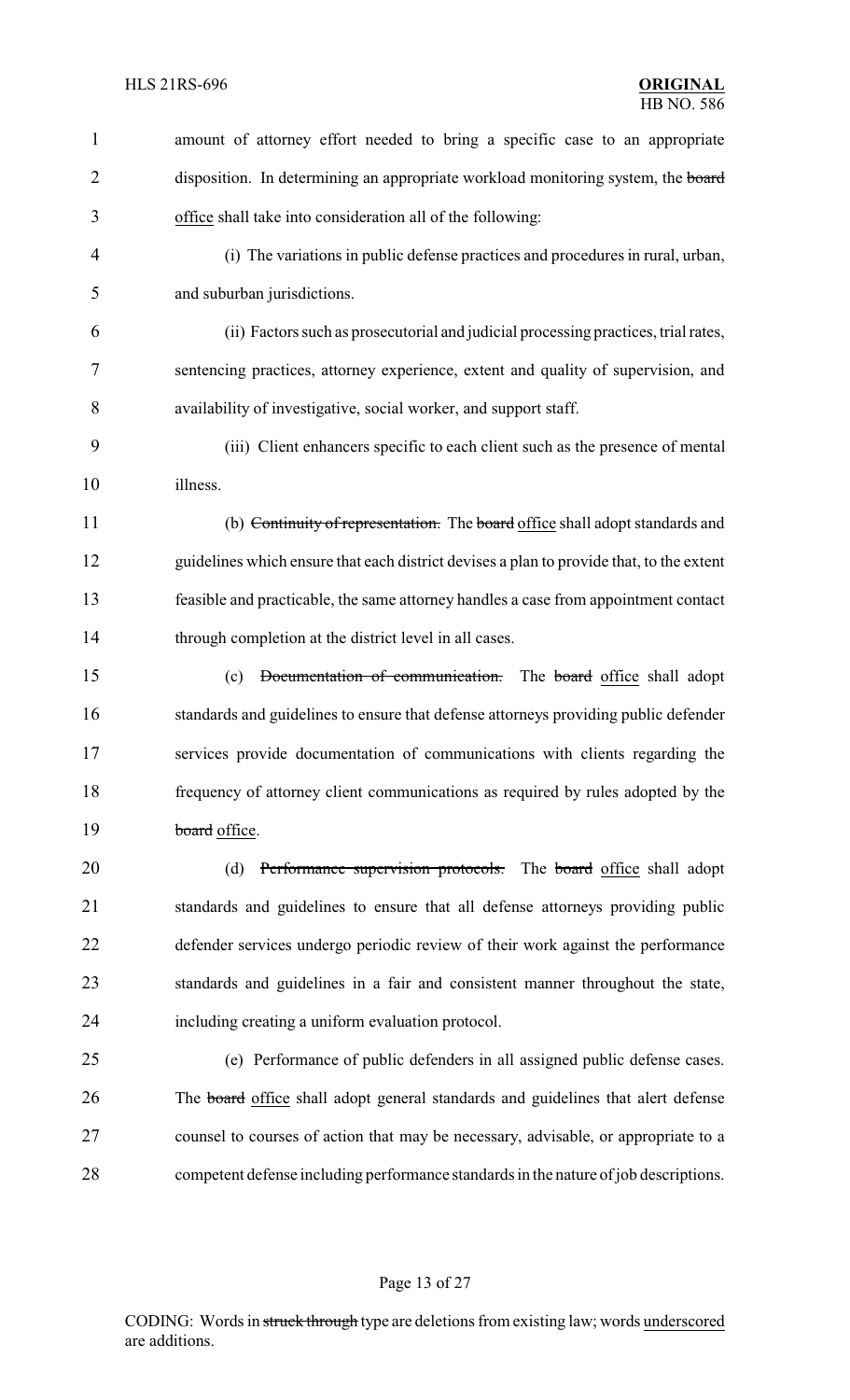(f) Consistency of standards. The performance standards and guidelines shall be based upon the performance standards originally adopted by the Louisiana Indigent Defense Assistance Board (LIDAB) in 2006 and any subsequent 4 amendments to those standards adopted by the **board** office.

 (2) Creating mandatory qualification standards for public defenders that ensure that the public defender services are provided by competent counsel. Those standards shall ensure that public defenders are qualified to handle specific case types which shall take into consideration the level of education and experience that is necessary to competently handle certain cases and case types such as juvenile delinquency, capital, appellate, and other case types in order to provide effective assistance of counsel. Qualification standards shall include all of the following:

 (a) The specific training programs that must be completed to qualify for each type of case.

 (b) The number of years the public defender has spent in the practice of law in good standing with the Louisiana State Bar Association.

 (3) Establishing methods of monitoring and evaluating compliance with the mandatory public defender standards and guidelines and the performance of counsel in order to ensure competent representation of defendants in all courts of the state.

 (4) Establishing procedures to handle complaints about public defender performance and to ensure that public defenders, office personnel, and clients are aware of avenues available for bringing a complaint and that office procedures do not conflict with the supervisory jurisdiction of the Louisiana Supreme Court and 23 pursuant to the court's inherent authority provided for in Article V, Section 5 of the Constitution of Louisiana.

 (5) Establishing appropriate sanctions for failure to adhere to the mandatory standards and guidelines for the delivery of public defender services.

 (6) Establishing a policy of selecting a proportionate number of minority and women lawyers in accordance with the makeup of the general population of the state, to the extent that minority and women lawyers are available and otherwise eligible

### Page 14 of 27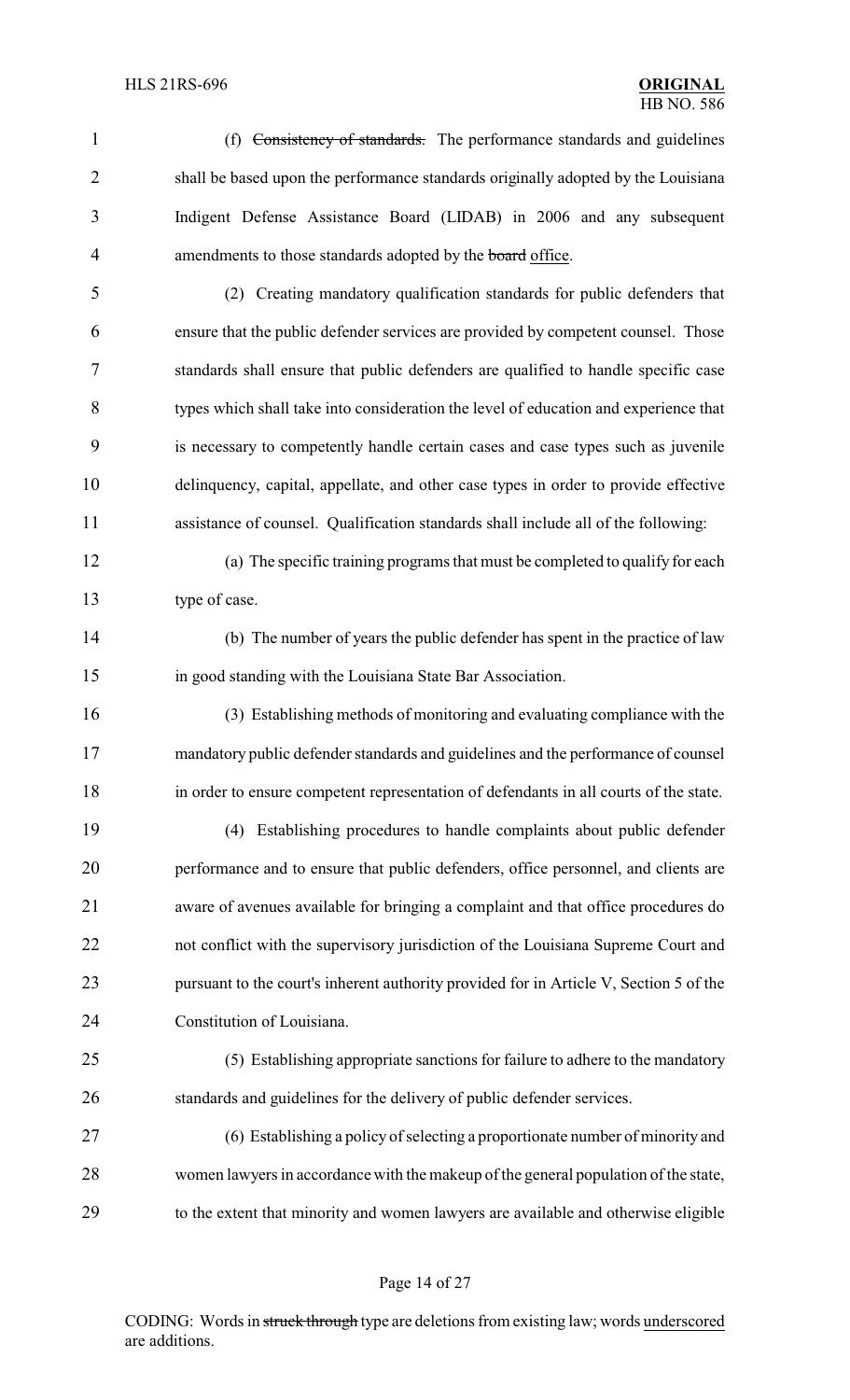| $\mathbf{1}$   | for selection within each service region in accordance with law. Any citizen of        |
|----------------|----------------------------------------------------------------------------------------|
| 2              | majority age shall have a cause of action to enjoin the activities of the board office |
| 3              | for failure to comply with this provision.                                             |
| $\overline{4}$ | (7) Establishing policies and procedures for ensuring that cases are handled           |
| 5              | according to the Rules of Professional Conduct.                                        |
| 6              | (8) Establishing policies and procedures for handling conflict of interest             |
| 7              | cases and overflow cases when workload standards which are established by rules        |
| 8              | of the board office are breached.                                                      |
| 9              | (9) Establishing policies and procedures to ensure that detailed expenditure           |
| 10             | and workload data is collected, recorded, and reported to support strategic planning   |
| 11             | efforts for the system.                                                                |
| 12             | (10) Creating separate performance standards and guidelines for attorney               |
| 13             | performance in capital case representation, juvenile delinquency, appellate, and any   |
| 14             | other subspecialties of criminal defense practice as well as children in need of care  |
| 15             | cases determined to be feasible, practicable, and appropriate by the board office.     |
| 16             | (11) Ensuring data, including workload, is collected and maintained in a               |
| 17             | uniform and timely manner throughout the state to allow the board office sound data    |
| 18             | to support resource needs.                                                             |
| 19             | (12) Providing for minimum salary and compensation standards for attorney,             |
| 20             | investigator, paraprofessional, and any and all other staff necessary for the adequate |
| 21             | defense of indigent defendants in criminal courts and comparable to other positions    |
| 22             | of similar stature throughout the state.                                               |
| 23             | (13) Establishing processes and procedures to ensure that when a case that             |
| 24             | is assigned presents a conflict of interest for a public defender, the conflict is     |
| 25             | identified and handled appropriately and ethically.                                    |
| 26             | (14) Establishing processes and procedures to ensure that board office and             |
| 27             | contract personnel use information technology and workload management systems          |
| 28             | so that detailed expenditure and workload data is accurately collected, recorded, and  |
| 29             | reported.                                                                              |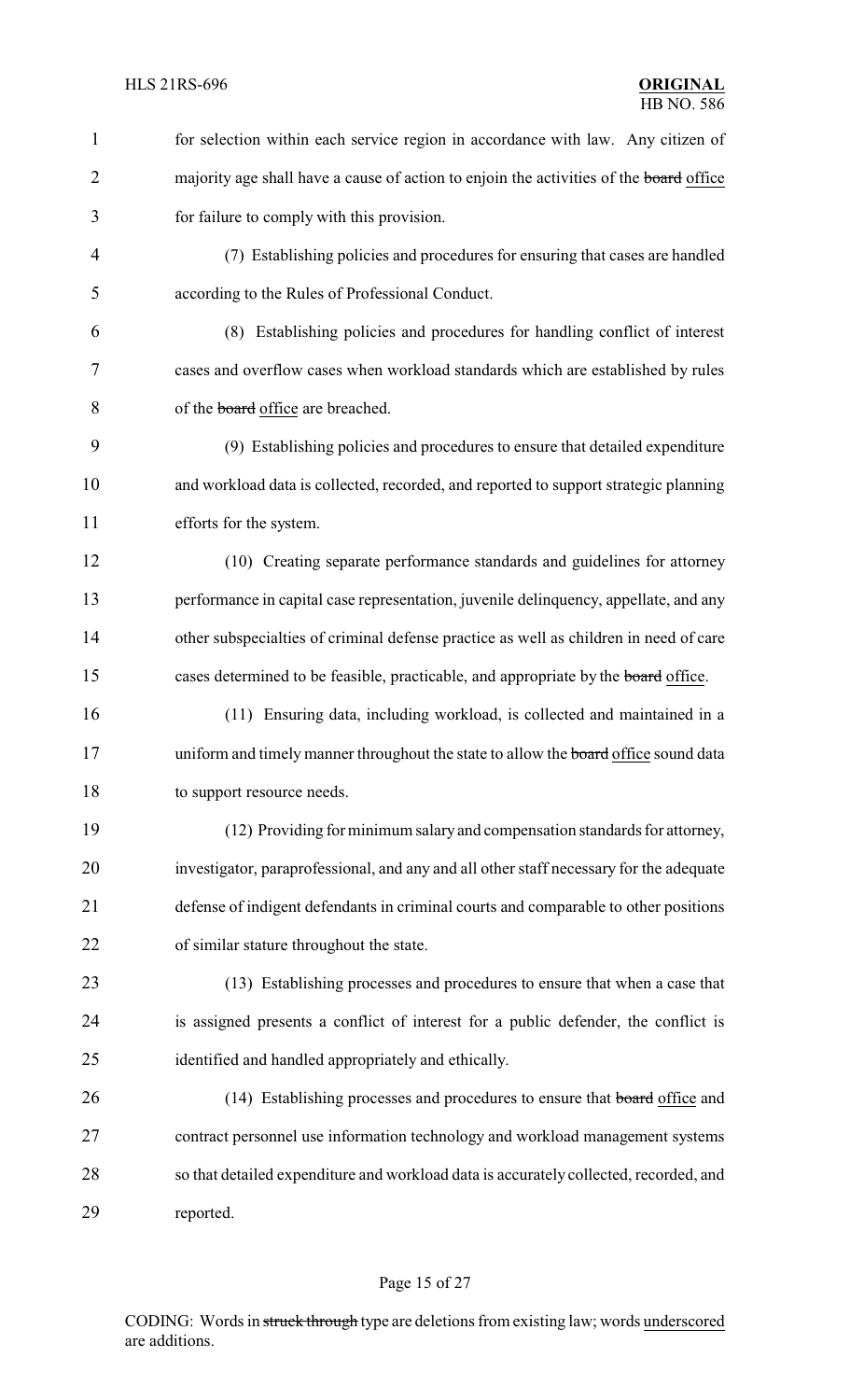| $\mathbf{1}$   | (15) Establishing administrative salary ranges for compensation of attorneys                        |
|----------------|-----------------------------------------------------------------------------------------------------|
| $\overline{2}$ | delivering public defender services throughout the state so that compensation is                    |
| 3              | based on objective policymaking, including years of service, nature of the work and                 |
| 4              | workload, and in consideration of variations in public defense practices and                        |
| 5              | procedures in rural, urban, and suburban districts as well as prosecutorial and judicial            |
| 6              | processing practices, trial rates, sentencing practices, and attorney experience.                   |
| 7              | C. All rules shall be adopted pursuant to the provisions of the Administrative                      |
| 8              | Procedure Act and shall be subject to legislative oversight by the House Committee                  |
| 9              | on the Administration of Criminal Justice and the Senate Committee on Judiciary C.                  |
| 10             | *<br>$\ast$<br>*                                                                                    |
| 11             | §149.1. Domicile of board; venue                                                                    |
| 12             | A. The board office shall be domiciled in East Baton Rouge Parish.                                  |
| 13             | B. Notwithstanding any other provision of law to the contrary, the venue for                        |
| 14             | any civil proceeding by or against the <b>board</b> office or to which the <b>board</b> office is a |
| 15             | party shall be East Baton Rouge Parish.                                                             |
| 16             | $\ast$<br>*<br>∗                                                                                    |
| 17             | §152. State public defender; qualifications; powers and duties; salary                              |
| 18             | A. The board shall employ a state public defender who shall meet the                                |
| 19             | following qualifications:                                                                           |
| 20             | $(1)$ Meet the qualifications provided for in R.S. 15:150(B).                                       |
| 21             | (2) Be an attorney licensed to practice law in the United States with at least                      |
| 22             | seven years of experience as a criminal defense attorney. If licensed as an attorney                |
| 23             | in a state other than Louisiana, become licensed as an attorney in this state within                |
| 24             | one year of being employed by the board.                                                            |
| 25             | B. The state public defender shall:                                                                 |
| 26             | $(1)$ Recommend to the board how to establish and maintain, in a                                    |
| 27             | cost-effective manner, the delivery of legal services to persons entitled to, and                   |
| 28             | financially eligible for, appointed counsel in criminal proceedings at state expense                |
| 29             | under Louisiana law, the Constitution of Louisiana, and the United States                           |

# Page 16 of 27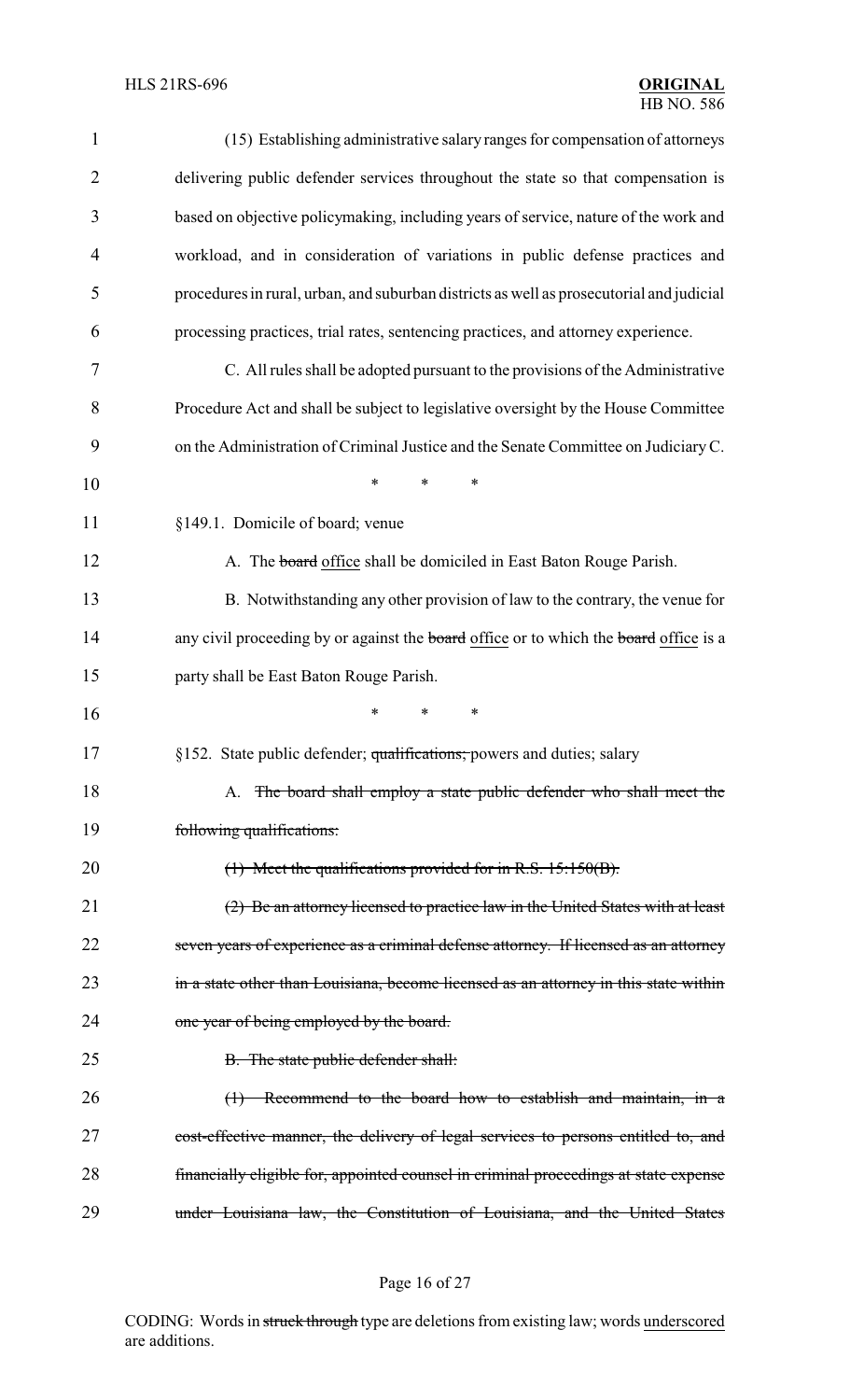| 1  | Constitution and consistent with the standards of national justice and those           |
|----|----------------------------------------------------------------------------------------|
| 2  | established by the Louisiana Supreme Court.                                            |
| 3  | (2) Develop and present for the board's approval a strategic plan for the              |
| 4  | delivery of public defender services.                                                  |
| 5  | (3) Implement and ensure compliance with contracts, policies, procedures,              |
| 6  | standards, and guidelines adopted pursuant to rule by the board or required by         |
| 7  | statute.                                                                               |
| 8  | (4) Prepare and submit to the board for its approval the budget of the board.          |
| 9  | (5) Negotiate contracts, as appropriate, for providing legal services to               |
| 10 | persons financially eligible for appointed counsel at state expense. No contract so    |
| 11 | negotiated is binding or enforceable until the contract has been reviewed and          |
| 12 | approved by the board at a public hearing as provided for in R.S. $15:147(D)$ . The    |
| 13 | provisions of this Paragraph are subject to the intent of the Louisiana Public         |
| 14 | Defender Act that district public defender programs shall continue operating within    |
| 15 | the method of delivery of services in effect prior to April 30, 2007, and the board is |
| 16 | prohibited from using its power to contract to change the structure of a local         |
| 17 | program, delivery method, or to terminate personnel without cause in violation of      |
| 18 | R.S. $15:165(C)$ .                                                                     |
| 19 | (6) Employ personnel or contract for services as necessary to carry out the            |
| 20 | responsibilities of the board. The provisions of this Paragraph are subject to the     |
| 21 | intent of the Louisiana Public Defender Act that district public defender programs     |
| 22 | shall continue operating within the method of delivery of services in effect prior to  |
| 23 | April 30, 2007, and the board is prohibited from using its power to contract to        |
| 24 | change the structure of a local program, delivery method, or to terminate personnel    |
| 25 | without cause in violation of R.S. $15:165(C)$ .                                       |
| 26 | (7) Supervise the personnel, operation, and activities of the board.                   |
| 27 | (8) Prepare and submit to the board an annual report of the indigent defender          |
| 28 | services provided by the service regions, where applicable, and the districts.         |

Page 17 of 27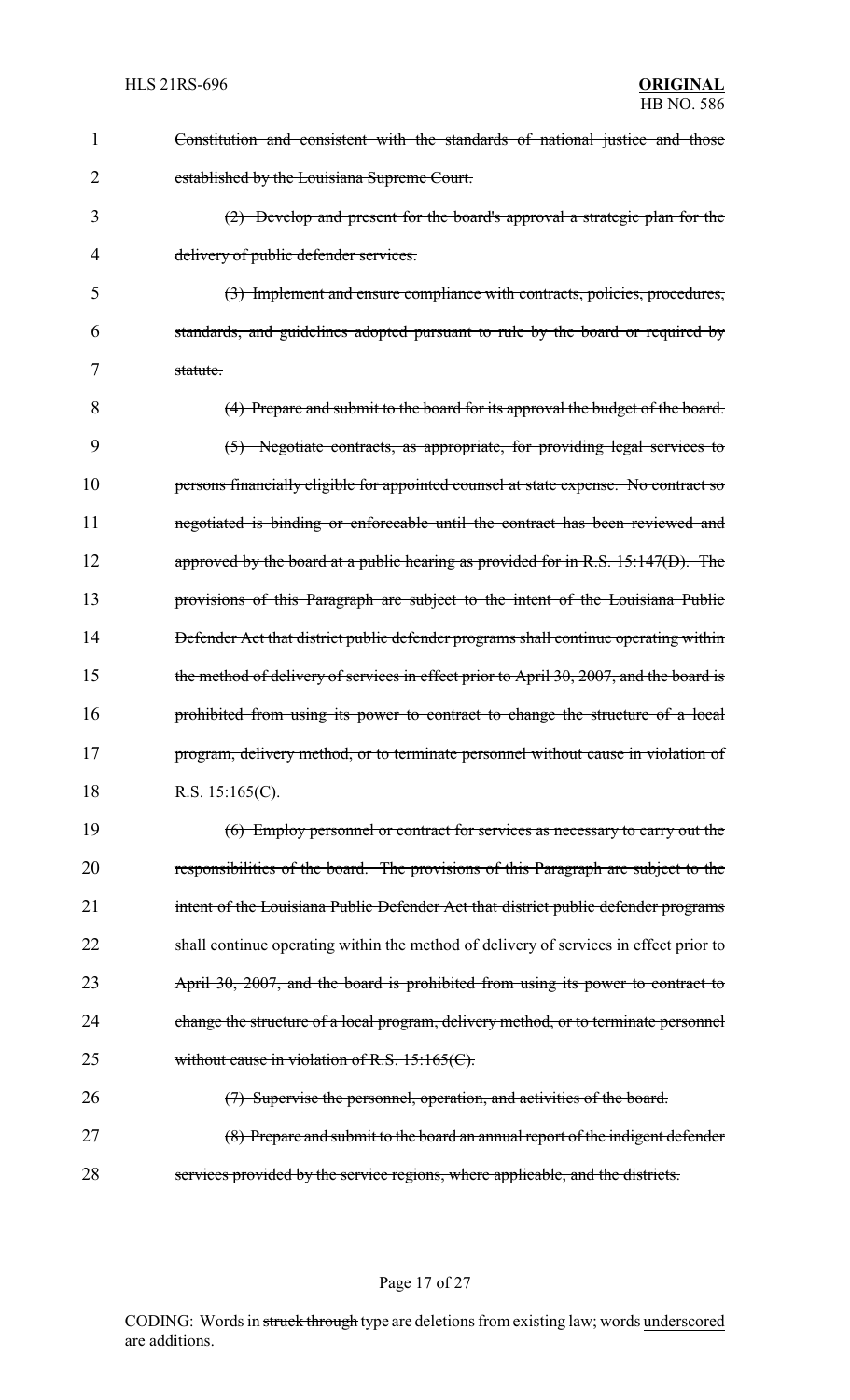| 1  | (9) Appear before the Joint Legislative Committee on the Budget and report               |
|----|------------------------------------------------------------------------------------------|
| 2  | on the activities of the board.                                                          |
| 3  | (10) Actively seek gifts, grants, and donations that may be available through            |
| 4  | the federal government or other sources to help fund the system, provided that such      |
| 5  | gifts, grants, and donations are not otherwise prohibited by law or rule.                |
| 6  | $(11)$ Assist the board in the adoption of rules as provided for in R.S. 15:148          |
| 7  | and in accordance with the Administrative Procedure Act.                                 |
| 8  | (12) Provide services, facilities, and materials necessary for the performance           |
| 9  | of the duties, functions, and powers of the board.                                       |
| 10 | (13) Assist the board in establishing the standards and guidelines, policies,            |
| 11 | and procedures for the statewide delivery of indigent defender services in accordance    |
| 12 | with rules adopted by the board and as required by statute.                              |
| 13 | (14) Establish administrative management procedures for regional offices,                |
| 14 | where applicable.                                                                        |
| 15 | (15) Review, monitor, and assess the performance of all attorneys, consortia             |
| 16 | of attorneys, or independent public defender organizations qualified with the United     |
| 17 | States Internal Revenue Service for an exemption from federal income tax under           |
| 18 | Section 501(c) of the Internal Revenue Code to provide counsel for indigent              |
| 19 | defendants.                                                                              |
| 20 | (16) Perform all other duties assigned by the board.                                     |
| 21 | The state public defender, appointed pursuant to R.S. 15:146(B) and                      |
| 22 | functioning as the executive director of the office, shall have full jurisdiction,       |
| 23 | authority, and discretion over all aspects of the office.                                |
| 24 | E.B. The state public defender shall receive annual compensation at least                |
| 25 | equal in amount to an associate justice of the supreme court of this state.              |
| 26 | *<br>*<br>∗                                                                              |
| 27 | §166. Disbursement of funds                                                              |
| 28 | A. The board office shall not disburse funds to a non-governmental entity                |
| 29 | unless it establishes a benefit to the function of the board office pursuant to law, and |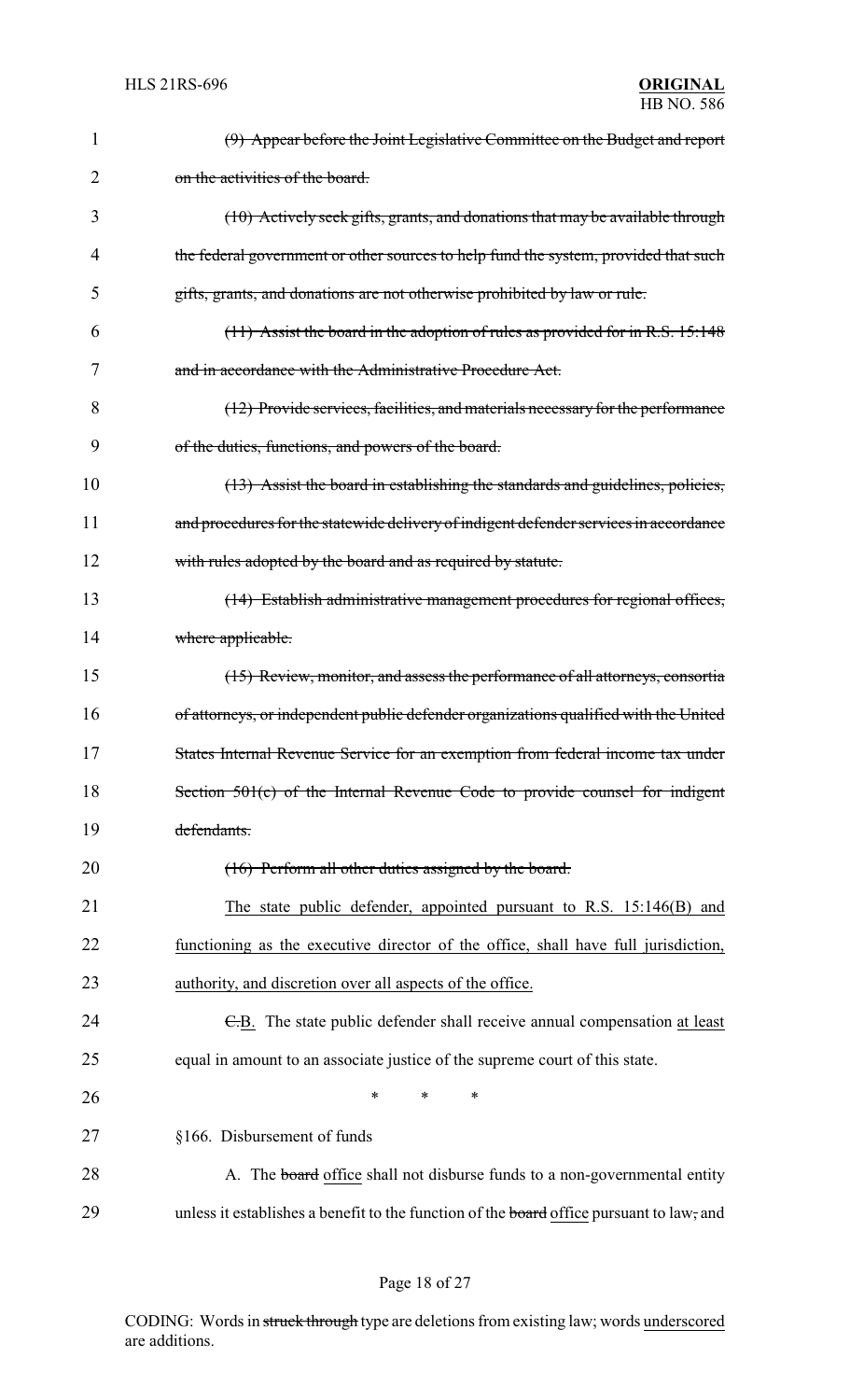1 unless services are actually delivered. Under no circumstances shall the board office disburse state funds for the purpose of savings, reserves, or other purposes related primarily to the economic health of the non-governmental entity or its owners and employees.

5 B. Any service which the board office seeks<del>, other than the Louisiana</del> Appellate Project or the Capital Appeals Project, which are statewide programs, shall 7 be subject to an application process by which the board office provides objective deliverables and allows the district defenders to make application upon the same terms as a non-governmental entity to provide services in that district or a regional area for services as provided by law.

 C. No provision of Louisiana law authorizing the return or rollback of funds from governmental programs to the division of administration shall apply to the 13 board office account during an emergency shortfall in funding as certified by the 14 board office with the approval of the chief justice of the Louisiana Supreme Court. §167. Louisiana Public Defender Justice Investment Fund

16 A. "The Louisiana Public Defender Justice Investment Fund", hereinafter 17 referred to as the "LPD Fund" "fund", is hereby created in the state treasury. Interest earned on the investment of monies in the fund shall be deposited in and credited to the fund. Unexpended and unencumbered monies in the fund at the close of each fiscal year shall remain in the fund. Monies in the fund shall be appropriated, administered, and used solely and exclusively for purposes of the Louisiana Public Defender Act and program, and other service programs, including CASA, and as further provided in this Section.

 B. The fund shall be comprised of all monies appropriated, donated, or otherwise made available to provide funding for the provisions of the Louisiana Public Defender Act and other service programs, including CASA. All of such monies required to be deposited in the state treasury in accordance with Article VII, Section 9(A) of the Constitution of Louisiana shall be deposited in the fund after first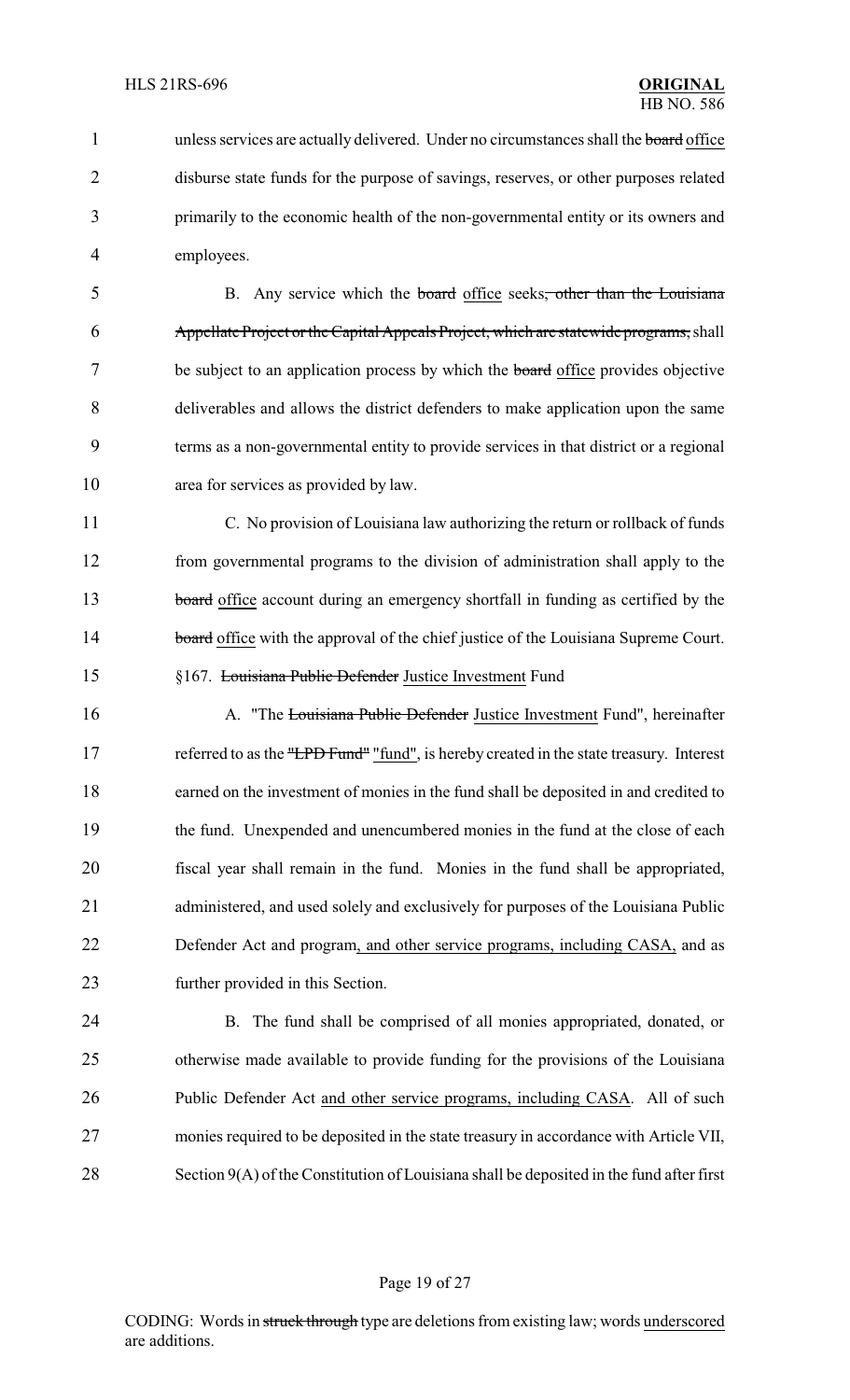1 meeting the requirements of Article VII, Section 9(B) of the Constitution of 2 Louisiana relative to the Bond Security and Redemption Fund.

3 C. Monies in the fund shall be appropriated and used solely and exclusively 4 to provide for the implementation of the Louisiana Public Defender Act and this Part, 5 the program, and other service programs, including CASA.

6 D. The LPD Fund fund shall be administered by the board office as 7 authorized by the provisions of the Louisiana Public Defender Act this Part. The 8 board office is hereby authorized to establish such accounts or sub-accounts within 9 the LPD Fund fund as deemed necessary to comply with the provisions of the 10 Louisiana Public Defender Act this Part and the program. The board shall not 11 commingle the monies in the LPD Fund established in this Section with any other 12 monies or funds of the board for any reason.

 E. The board office shall dedicate and disburse at least sixty-five percent of 14 the entirety of its annual budget and its funds in the Louisiana Public Defender Fund fund as defined in Subsection A of this Section each fiscal year to the district defender offices and their indigent defender funds as defined in R.S. 15:168(A) in the various judicial districts throughout the state. Any funds disbursed to any district defender office shall be paid in addition to the minimum mandatory sixty-five percent of dedicated and disbursed funds required in this Subsection. The provisions of this Subsection shall not apply to statutorily dedicated funds or funds received 21 through the awarding of grants.

22 §168. Judicial district indigent defender fund

23 A. There is hereby created within each judicial district an indigent defender fund which shall be administered by the district public defender and composed of funds provided for by this Section and such funds as may be appropriated or otherwise made available to it.

27 B. $(1)(a)$  Every court of original criminal jurisdiction, except in the town of 28 Jonesville, in the city of Plaquemine, and in mayors' courts in municipalities having 29 a population of less than five thousand, shall remit the following special costs to the

### Page 20 of 27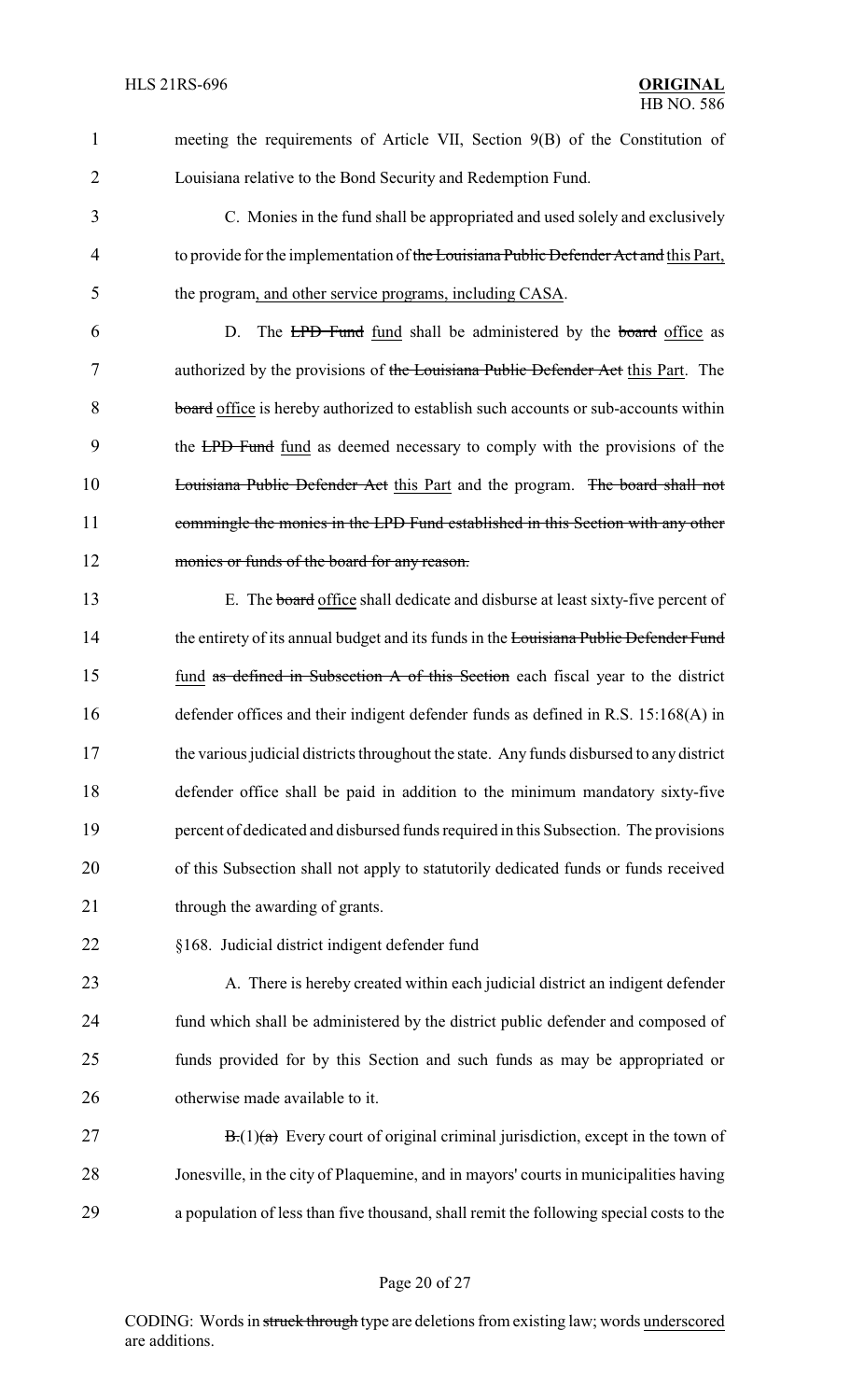| $\mathbf{1}$   | district indigent defender fund state treasurer for deposit into the Justice Investment    |
|----------------|--------------------------------------------------------------------------------------------|
| $\overline{2}$ | Fund for the following violations, under state statute as well as under parish or          |
| 3              | municipal ordinance, except a parking violation. Except as provided in                     |
| $\overline{4}$ | Subparagraph (b) of this Paragraph, the The sum of forty-five dollars shall be             |
| 5              | assessed in cases in which a defendant is convicted after a trial, a plea of pleads        |
| 6              | guilty or nolo contendere, or after forfeiting forfeits bond and shall be in addition to   |
| 7              | all other fines, costs, or forfeitures imposed.                                            |
| 8              | (b) In the parish of Orleans, in addition to all other fines, costs, or forfeitures        |
| 9              | imposed, the sum of forty-five dollars may be assessed in cases in which a defendant       |
| 10             | is convicted after a trial, a plea of guilty or nolo contendere, or after forfeiting bond. |
| 11             | $(2)(a)$ Such amounts shall be remitted by the respective recipients thereof to            |
| 12             | the judicial district indigent defender fund state treasurer for deposit into the Justice  |
| 13             | Investment Fund monthly by the tenth day of the succeeding month.                          |
| 14             | (b) Such amounts remitted in the parish of Orleans shall include all of the                |
| 15             | following data for each case in which the costs required for in this Subsection are        |
| 16             | assessed:                                                                                  |
| 17             | $(1)(i)$ Name and case number of each defendant.                                           |
| 18             | $\frac{2}{1}$ Date of order assessing such costs.                                          |
| 19             | $\left(\frac{1}{2}\right)$ (iii) Date by which the defendant is ordered to pay such costs. |
| 20             | $(4)(iv)$ Date of collection of such costs.                                                |
| 21             | $\left(\frac{1}{2}\right)(v)$ Actual amount collected.                                     |
| 22             | (c) The office for the district public defender for the parish of Orleans shall            |
| 23             | notify the office of the inspector general, city of New Orleans, in writing, if such       |
| 24             | amounts and data required in Subparagraphs (a) and (b) of this Paragraph have not          |
| 25             | been remitted by the fifteenth day of the month.                                           |
| 26             | $E(B(1))$ Except as otherwise provided by the Louisiana Public Defender Act,               |
| 27             | the funds provided for in this Section, and this Part, any other self-generated revenue    |
| 28             | and all interest or other income earned from the investment of such funds and self-        |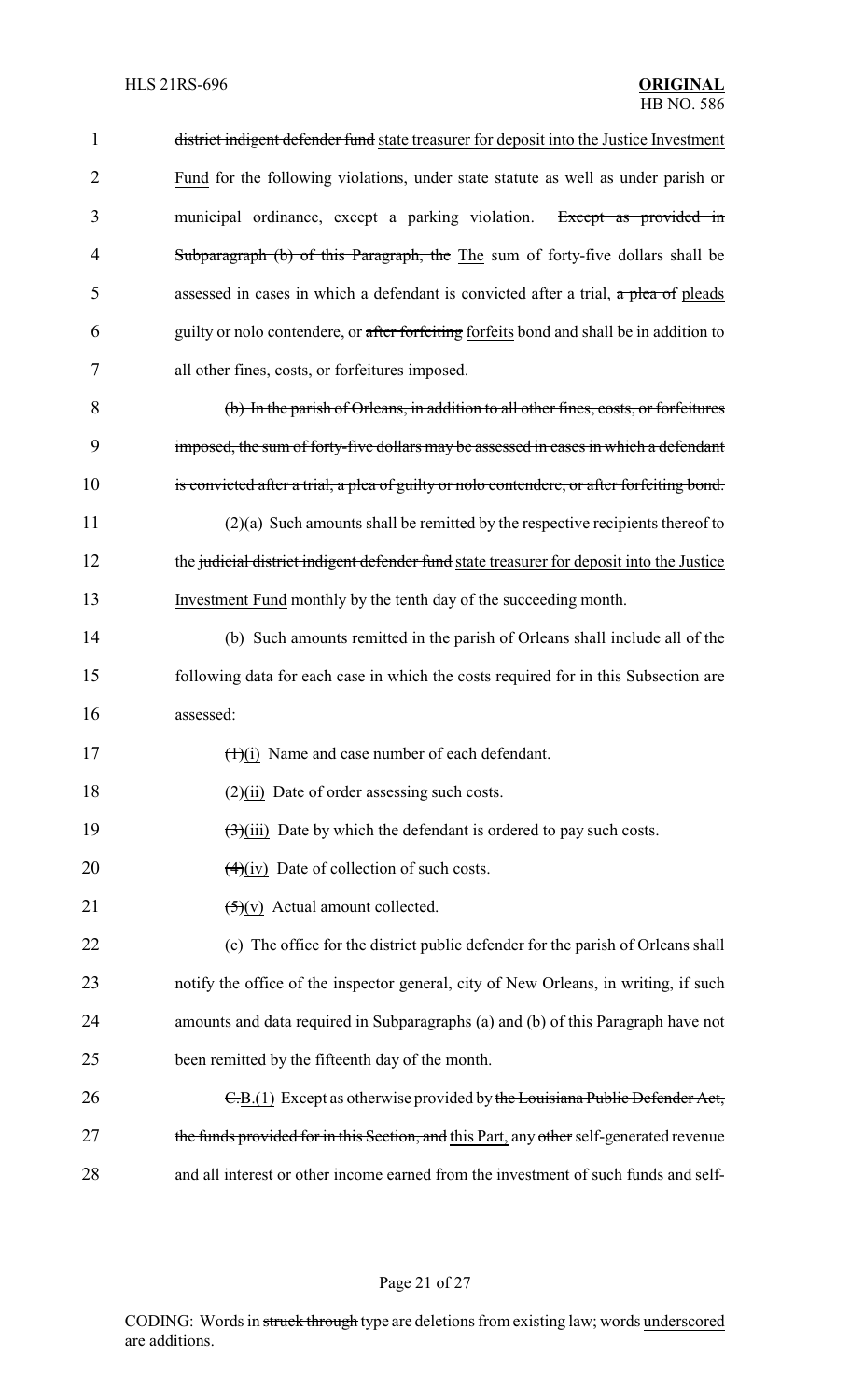| $\mathbf{1}$ | generated revenue shall be retained in the district and shall be used and administered   |
|--------------|------------------------------------------------------------------------------------------|
| 2            | by the district public defender.                                                         |
| 3            | (2) Funds received pursuant to this Section shall be distributed to the district         |
| 4            | public defender offices within ten days of receipt of such funds.                        |
| 5            | <b>D.C.</b> No defendant who has retained private counsel of record shall be             |
| 6            | assessed any costs to be credited to the indigent defender fund, other than the special  |
| 7            | costs established by Subsection $B \triangle$ of this Section, unless the board a public |
| 8            | defender has provided representation of record for that defendant at some point in       |
| 9            | that criminal proceeding.                                                                |
| 10           | E. Any surplus monies in the judicial district indigent defender fund on                 |
| 11           | August 15, 2007, shall be retained in that judicial district and remain in the judicial  |
| 12           | district indigent defender fund. Any unexpended and unencumbered monies in the           |
| 13           | judicial district indigent defender fund at the close of each fiscal year shall remain   |
| 14           | in the judicial district indigent defender fund. Monies in the fund shall be             |
| 15           | administered and used solely and exclusively for purposes of delivering indigent         |
| 16           | defender services in that judicial district.                                             |
| 17           |                                                                                          |
| 18           | Section 2. R.S. 36:4(D) is hereby amended and reenacted to read as follows:              |
| 19           | §4. Structure of executive branch of state government                                    |
| 20           | ∗<br>∗                                                                                   |
| 21           | D. The Louisiana Public Defender Board Office of the State Public Defender               |
| 22           | and Justice Investment, as more specifically provided for in the Louisiana Public        |
| 23           | Defender Act (R.S. 15:141 et seq.), shall be placed within the office of the governor    |
| 24           | as an independent agency and shall exercise its powers, duties, functions, and           |
| 25           | responsibilities in the manner provided for agencies transferred in accordance with      |
| 26           | the provisions of R.S. 36:801.1.                                                         |
| 27           | Section 3. R.S. 15:149.2 through 151 and 153 through 158 are hereby repealed in          |
| 28           | their entirety.                                                                          |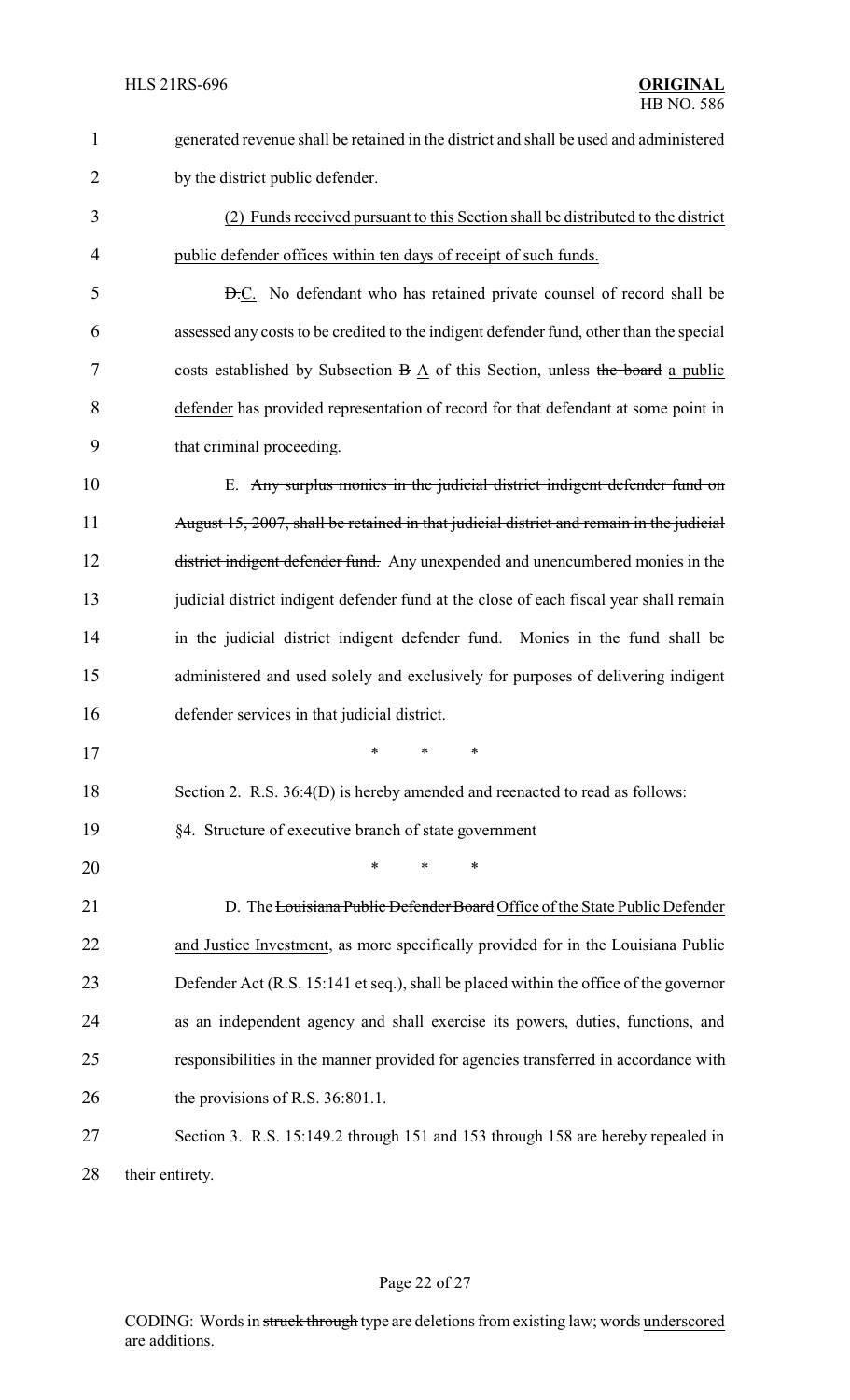Section 4.(A) The governor shall appoint the state public defender for the Office of the State Public Defender and Justice Investment not later than December 1, 2021.

(B) Effective January 1, 2022, all of the following shall occur:

 (1) The Office of the State Public Defender and Justice Investment shall be the successor to and shall assume control of the affairs of the Louisiana Public Defender Board. (2) All powers, duties, functions, and responsibilities of the Louisiana Public Defender Board are transferred to and shall be performed and exercised by the office. In addition, all of the obligations of the Louisiana Public Defender Board are transferred to the office. Upon the transfer of the powers, duties, functions, and responsibilities accomplished by this Section, any pending or unfinished business of the Louisiana Public Defender Board shall become the business of and be completed by the office with the same power and authority as the entity from which the functions are transferred.

 (3) All administrative functions performed by the Louisiana Public Defender Board relative to any component of the Louisiana Public Defender Act prior to the effective date of this Act shall be transferred to the Office of the State Public Defender and Justice Investment.

 (4) Except for the inherent regulatory authority of the Louisiana Supreme Court 18 provided for in Article V, Section 5 of the Constitution of Louisiana regarding the regulation of the practice of law, the office shall undertake and have all regulatory authority, control, supervision, and jurisdiction, including auditing and enforcement, and all power incidental or necessary to such regulatory authority, control, supervision, and jurisdiction over all aspects of the delivery of public defender services throughout the courts of the state of Louisiana.

 (5) All funds dedicated and appropriated to the Louisiana Public Defender Board shall be transferred to the office.

- (6) All funds dedicated and appropriated for service programs, including CASA, shall be administered by the office.
- (7) All books, papers, records, money, rights of action, and other property of every kind, movable and immovable, real and personal, heretofore possessed, controlled, or used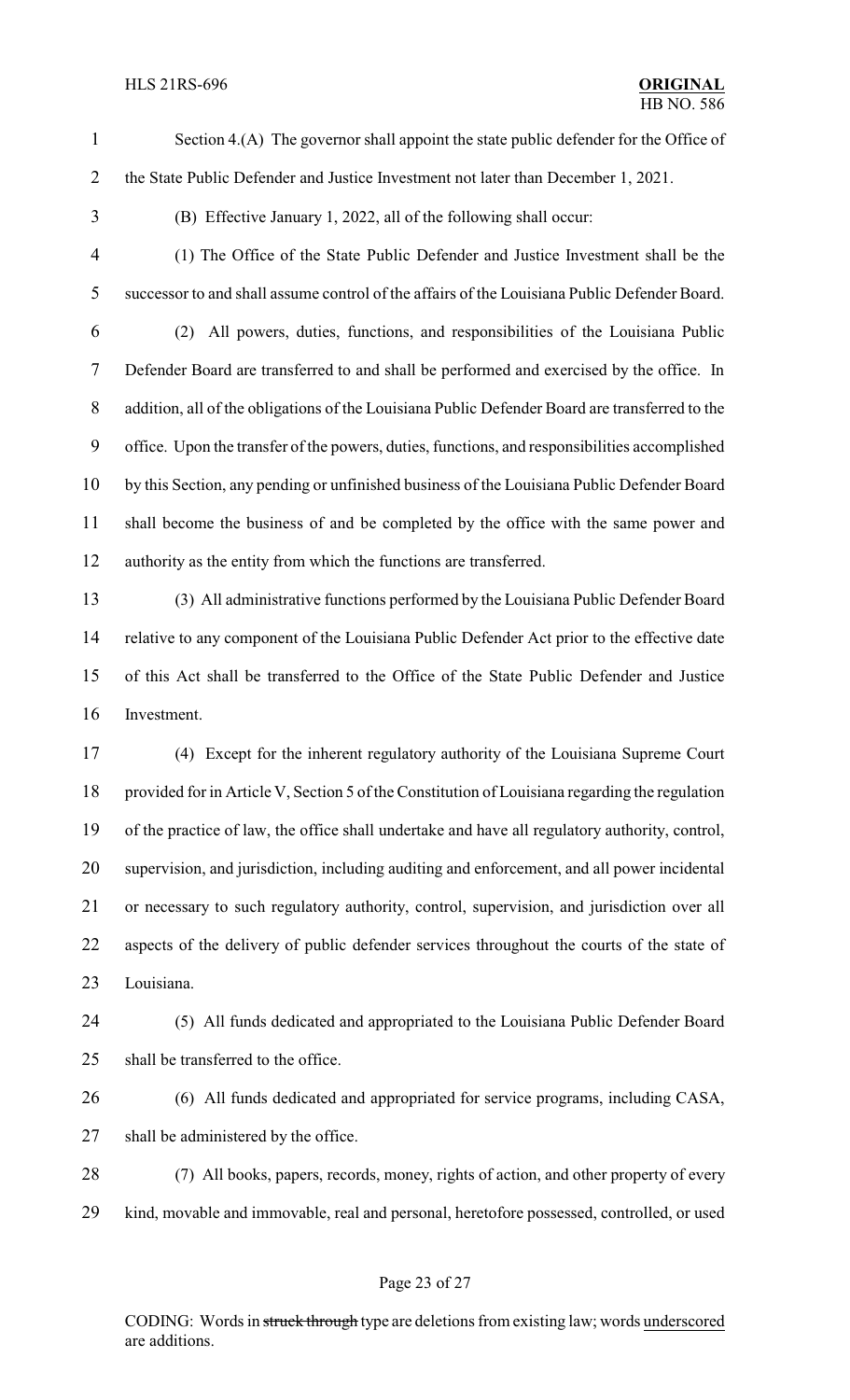by the Louisiana Public Defender Board shall be transferred to the office, except as otherwise specifically provided by this Act.

 (8) Any assets, funds, facilities, property, equipment, books, documents, records, obligations, programs, and functions relative to the Louisiana Public Defender Board shall be transferred to the office.

 (C) All rules, regulations, and policies adopted by or applicable to the Louisiana Public Defender Board prior to the effective date of this Act shall continue in full force and effect unless amended or repealed by the Office of the State Public Defender and Justice Investment.

 (D) Any reference in rules, laws, and documents to or any designation by any law or contract or other document of the Louisiana Public Defender Board shall be deemed to refer to the office provided that, to the extent necessary to prevent the impairment of the contractual obligations of any entity heretofore existing or of the state, the existence, organization, and functions of any such entity shall be excluded from the provisions of this Section. Any legal proceeding to which the Louisiana Public Defender Board is a party and which is filed, initiated, or pending before any court on January 1, 2022, and all documents involved in or affected by said legal proceeding, shall retain their effectiveness and shall be continued in the name of the office. All further legal proceedings and documents in the continuation, disposition, and enforcement of said legal proceeding shall be in the name of the office, and the office shall be substituted for the Louisiana Public Defender Board without the necessity for amendment of any document. All obligations of the Louisiana Public Defender Board shall be the obligations of the office. The office shall be the successor in every way to the Louisiana Public Defender Board, including all of the obligations and debts of the Louisiana Public Defender Board. The provisions of R.S. 15:141 through 184 shall not be construed or applied in any way which will prevent full compliance by the state, or any department, office, or agency thereof, with the requirements of any act of Congress of the United States or any regulation made thereunder by which federal aid or other federal assistance has been or hereafter is made available.

#### Page 24 of 27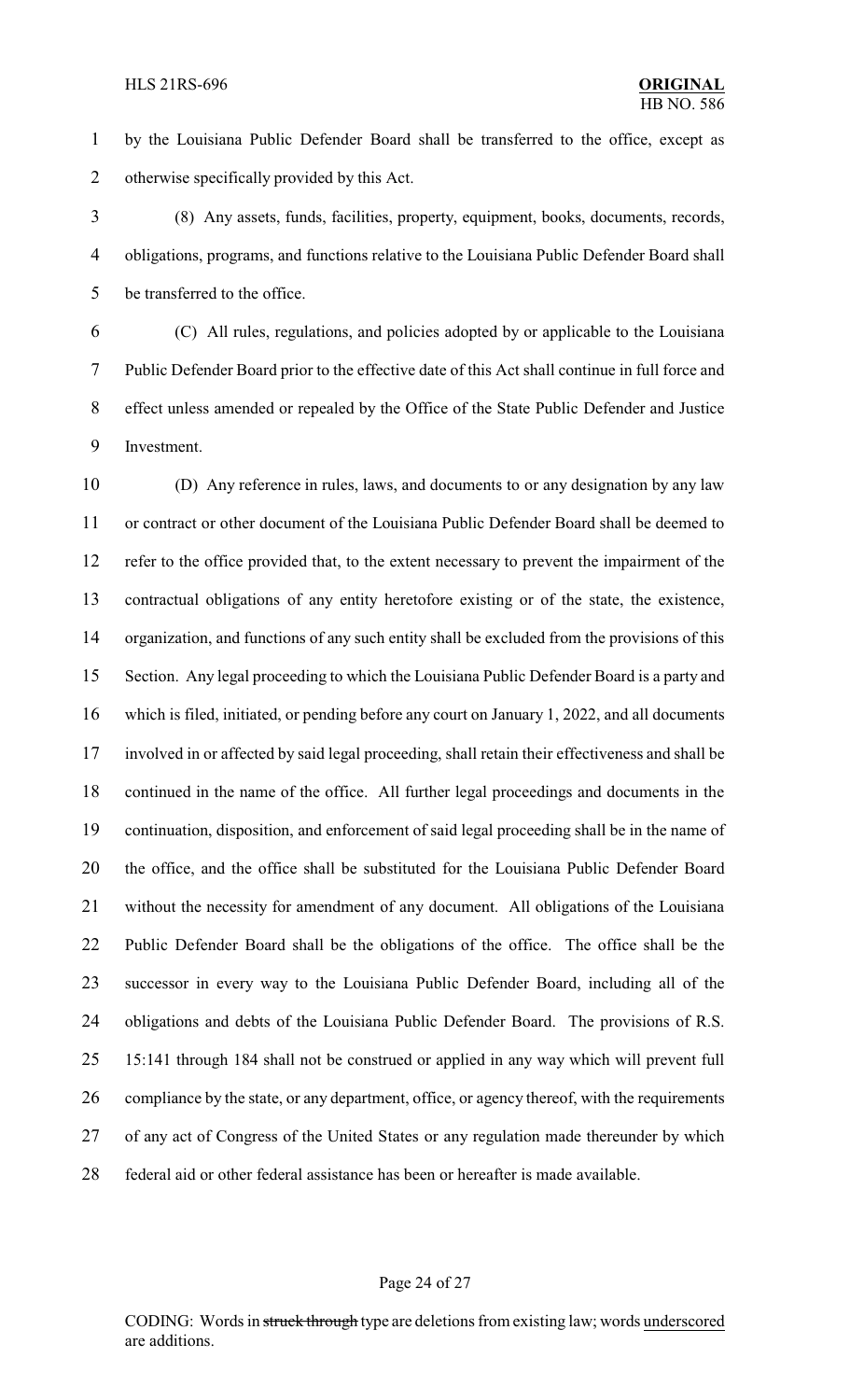### HLS 21RS-696 **ORIGINAL**

| $\mathbf{1}$             | (E) The office shall, to the extent possible and at the discretion of the state public        |
|--------------------------|-----------------------------------------------------------------------------------------------|
| $\overline{2}$           | defender, provide for employees of the Louisiana Public Defender Board, not including the     |
| 3                        | appointed board members, to continue to perform the duties they performed prior to the        |
| $\overline{\mathcal{A}}$ | effective date of this Act without loss of status, salary, and related benefits.              |
| 5                        | (F) Prior to January 1, 2022, the Louisiana Public Defender Board shall not:                  |
| 6                        | Sell, transfer, or otherwise remove any asset or thing of value, movable or<br>(1)            |
| 7                        | immovable, corporeal or incorporeal, attributable to or owned by the Louisiana Public         |
| 8                        | Defender Board.                                                                               |
| 9                        | (2) Incur, transfer, or assign any debt or other responsibility or obligation to the          |
| 10                       | district that is not properly attributable to the Louisiana Public Defender Board.            |
| 11                       | (3) Reduce or reallocate the level of funding, staffing, or support that would                |
| 12                       | otherwise be allocated to the Louisiana Public Defender Board.                                |
| 13                       | (4) Impose any budget reductions or changes in funding without the prior approval             |
| 14                       | of the Joint Legislative Committee on the Budget.                                             |
| 15                       | (5) Take any personnel action with regard to any employee without the approval of             |
| 16                       | the governor.                                                                                 |
| 17                       | Section 5. The Louisiana State Law Institute is hereby directed to make technical             |
| 18                       | changes to statutory laws as necessary to change the terminology in order to reflect the name |
| 19                       | changes provided by this Act, specifically R.S. 15:141 through 186.6, as necessary to change  |
| 20                       | the term" board" to the term "office".                                                        |
|                          |                                                                                               |

### DIGEST

The digest printed below was prepared by House Legislative Services. It constitutes no part of the legislative instrument. The keyword, one-liner, abstract, and digest do not constitute part of the law or proof or indicia of legislative intent. [R.S. 1:13(B) and 24:177(E)]

HB 586 Original 2021 Regular Session Magee

**Abstract:** Creates the Office of the State Public Defender and Justice Investment and repeals the La. Public Defender Board.

Present law provides for the La. Public Defender Act which was enacted in order to ensure the right to counsel is delivered by qualified and competent counsel in a manner that is fair and consistent throughout the state and to ensure that adequate public funding is provided and managed in a cost-effective and fiscally responsible manner.

Proposed law retains present law.

### Page 25 of 27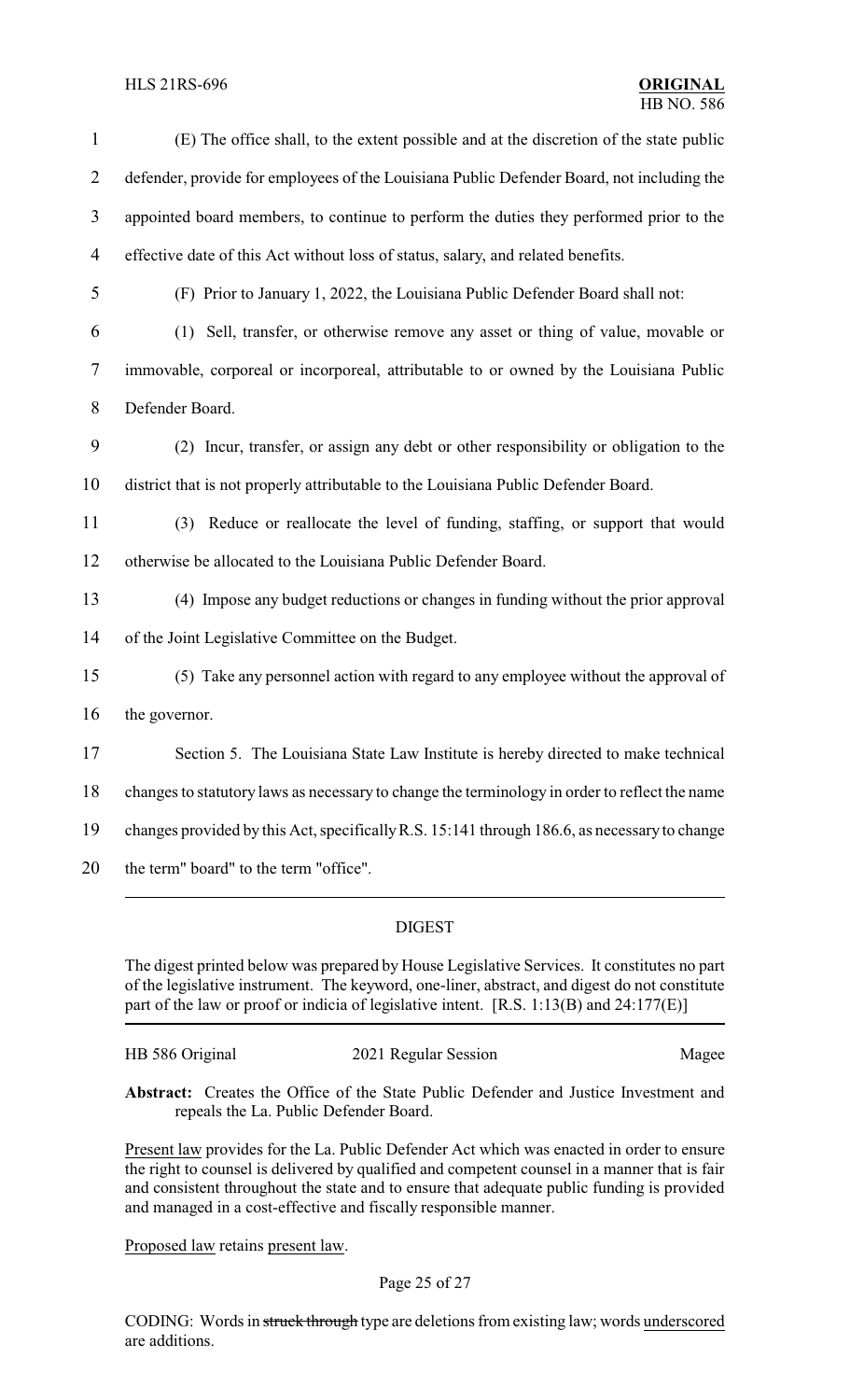Present law created and established the La. Public Defender Bd. (the board) as a state agency within the office of the governor.

Proposed law eliminates the board and creates the Office of the State Public Defender and Justice Investment (the office) as a state agency within the office of the governor.

Proposed law repeals the present law definition of "board" and other definitions related to the board, adds a definition of "office", and makes technical changes in terminology to reflect the elimination of the board and the creation of the office.

Proposed law defines "service program" as a non-governmental entity that provides assistance to or representation of defendants or other persons in the criminal justice system and that is qualified with the U.S. Internal Revenue Service for an exemption from federal income tax under Section 501(c) of the Internal Revenue Code.

Proposed law repeals all provisions of present law related to the establishment and membership, and voting requirements of the board.

Proposed law provides for the appointment of the state public defender by the governor, subject to Senate confirmation.

Present law provides for the powers, duties, responsibilities, and meeting requirements of the board.

Proposed law provides additional duties of the office to implement and coordinate services provided by service programs, allocate funding to public defenders and service programs, and develop a mechanism for the distribution of such funds, but otherwise retains similar duties of the board as provided by present law.

Present law authorizes the Joint Legislative Committee on the Budget (JLCB) to approve employees hired by the board as state employees.

Proposed law repeals present law and requires the office to submit for approval to the JLCB each service program that is to receive funding from the office.

Present law provides for the employment by the board of a state public defender and provides for the qualifications and duties of the state public defender.

Proposed law retains the state public defender but provides for his appointment by the governor and specifies his authority to function as the executive director of the office.

Present law provides for the La. Public Defender Fund and provides that the monies in the fund shall be appropriated, administered, and used solely and exclusively for the purposes of the La. Public Defender Act and program.

Proposed law retains present law but changes the name of the fund to the Justice Investment Fund and also authorizes the use of monies for service programs.

Present law provides for the creation of judicial district indigent defender funds for each judicial district and requires the courts, except in the parish of Orleans, to remit special costs to the fund. Present law provides for a \$45 fee to be assessed in cases in which a defendant is convicted after a trial, pleads guilty or nolo contendre, or forfeits bond.

Proposed law retains present law but requires the costs to be remitted to the state treasurer for deposit into the Justice Investment Fund, and also removes the exception for the parish of Orleans.